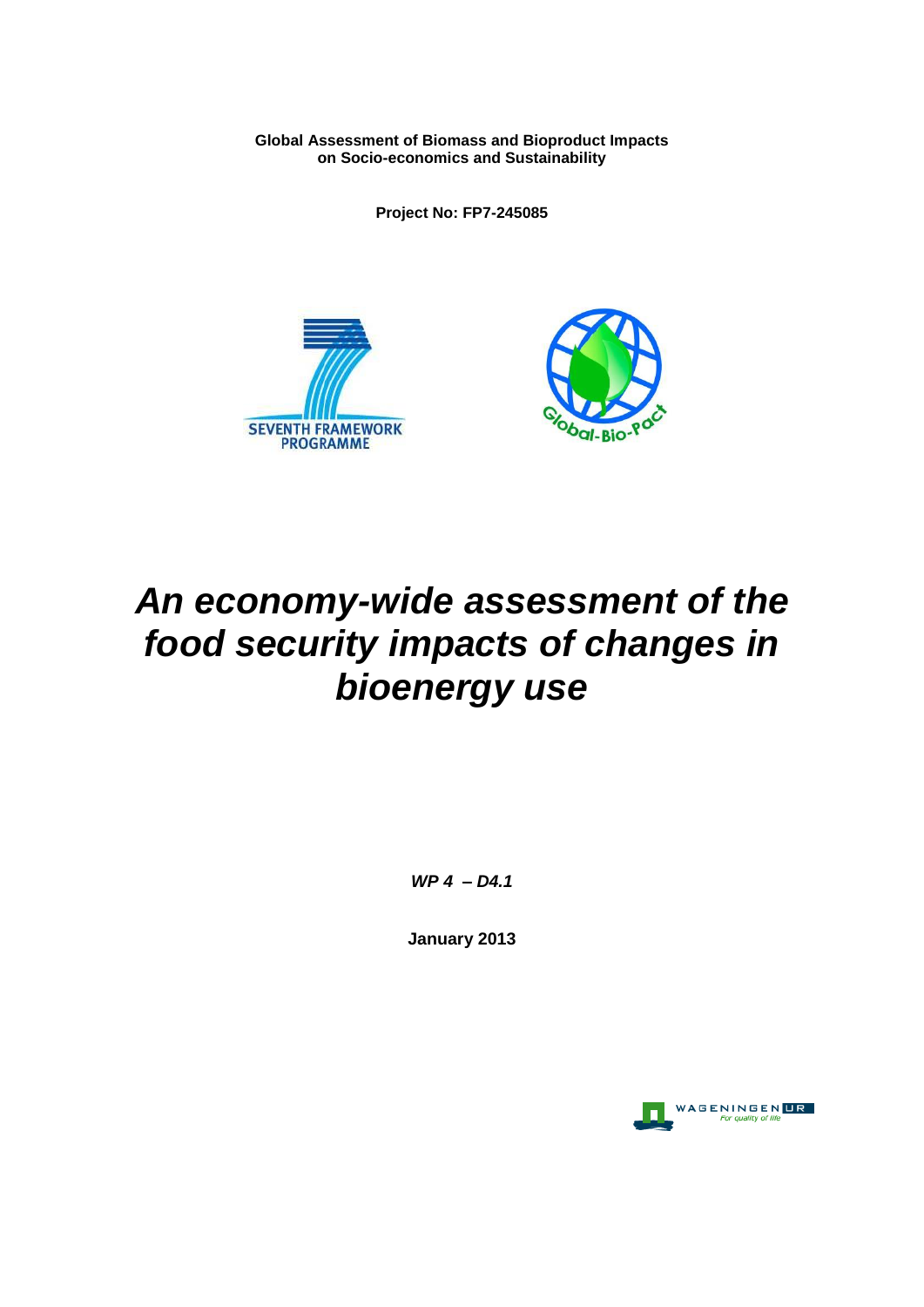- Authors: Thom Achterbosch, Geert Woltjer, Hans van Meijl, Andrzej Tabeau, Heleen Bartelings, Siemen van Berkum; LEI, part of Wageningen UR, The Netherlands
- Reviewer: Janske van Eijck, Utrecht University, The Netherlands Dominik Rutz, WIP Renewable Energies, Germany
- Contact: Thom Achterbosch, LEI Wageningen UR Alexanderveld 5, 2585 DB The Hague, THE NETHERLANDS Email: thom.achterbosch@wur.nl; telephone: +31 70 33 58 194

The Global-Bio-Pact project (Global Assessment of Biomass and Bioproduct Impacts on Socio-economics and Sustainability) is supported by the European Commission in the 7th Framework Programme for Research and Technological Development (2007-2013). The sole responsibility for the content of this report lies with the authors. It does not represent the opinion of the Community. The European Commission is not responsible for any use that may be made of the information contained therein. The Global-Bio-Pact project duration is February 2010 to January 2013 (Contract Number: 245085).



Global-Bio-Pact website: www.globalbiopact.eu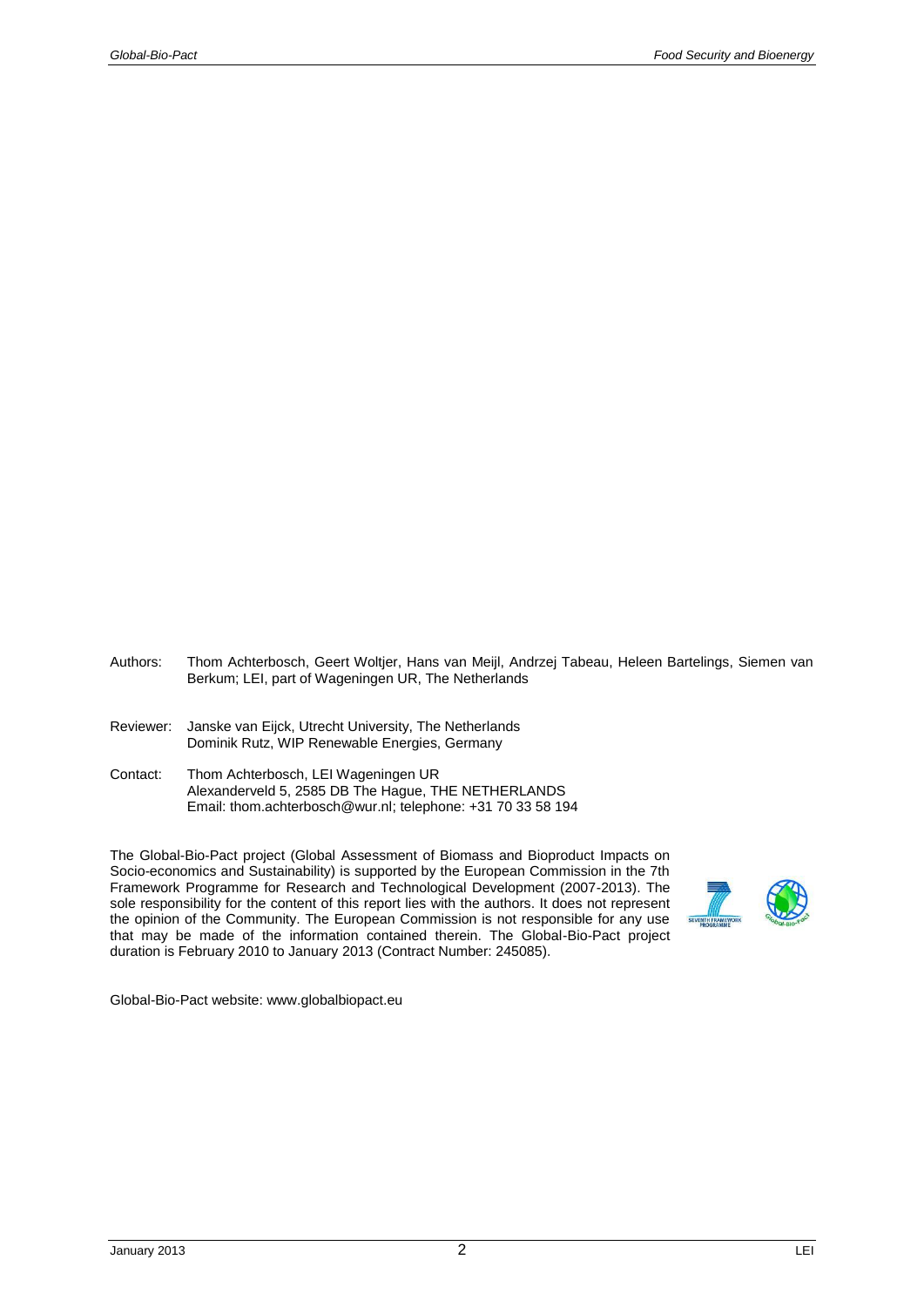# **Contents**

|                | <b>Acknowledgements</b>                                                                                                                                                                                      | 3              |  |  |  |  |  |  |
|----------------|--------------------------------------------------------------------------------------------------------------------------------------------------------------------------------------------------------------|----------------|--|--|--|--|--|--|
| $\mathbf 1$    | <u>Introduction</u>                                                                                                                                                                                          | 5              |  |  |  |  |  |  |
| $\mathbf{2}^-$ |                                                                                                                                                                                                              |                |  |  |  |  |  |  |
| 3              | Methodology for the assessment of the food security                                                                                                                                                          |                |  |  |  |  |  |  |
|                | 4 Quantitative analysis on the impacts of biofuel policies                                                                                                                                                   | 13             |  |  |  |  |  |  |
|                |                                                                                                                                                                                                              | 13<br>13<br>14 |  |  |  |  |  |  |
|                | 4.2                                                                                                                                                                                                          | 15             |  |  |  |  |  |  |
|                |                                                                                                                                                                                                              | 17             |  |  |  |  |  |  |
|                | 4.3.1 Biofuel ambitions<br><u> 1986 - Jan Samuel Barbara, martin da basar da basar</u><br>4.3.2 Food availability: land demand for biofuel crops and agricultural output ______________ 19<br>4.3.4<br>4.3.5 | 18<br>25       |  |  |  |  |  |  |
|                | 5 Limitations of the CGE analysis                                                                                                                                                                            | 26             |  |  |  |  |  |  |
| 6              | Conclusion<br><u>Conclusion</u>                                                                                                                                                                              | 27             |  |  |  |  |  |  |
|                | <i><b>Literature</b></i>                                                                                                                                                                                     | 29             |  |  |  |  |  |  |

## <span id="page-2-0"></span>**Acknowledgements**

The authors would like to thank the European Commission for supporting the Global-Bio-Pact project, as well as to the Global-Bio-Pact consortium. Special thanks go to Janske van Eijck and André Faaij from Utrecht University for the opportunity to prepare this report as subcontract in the framework of the Global-Bio-Pact project, and useful discussion in its preparations.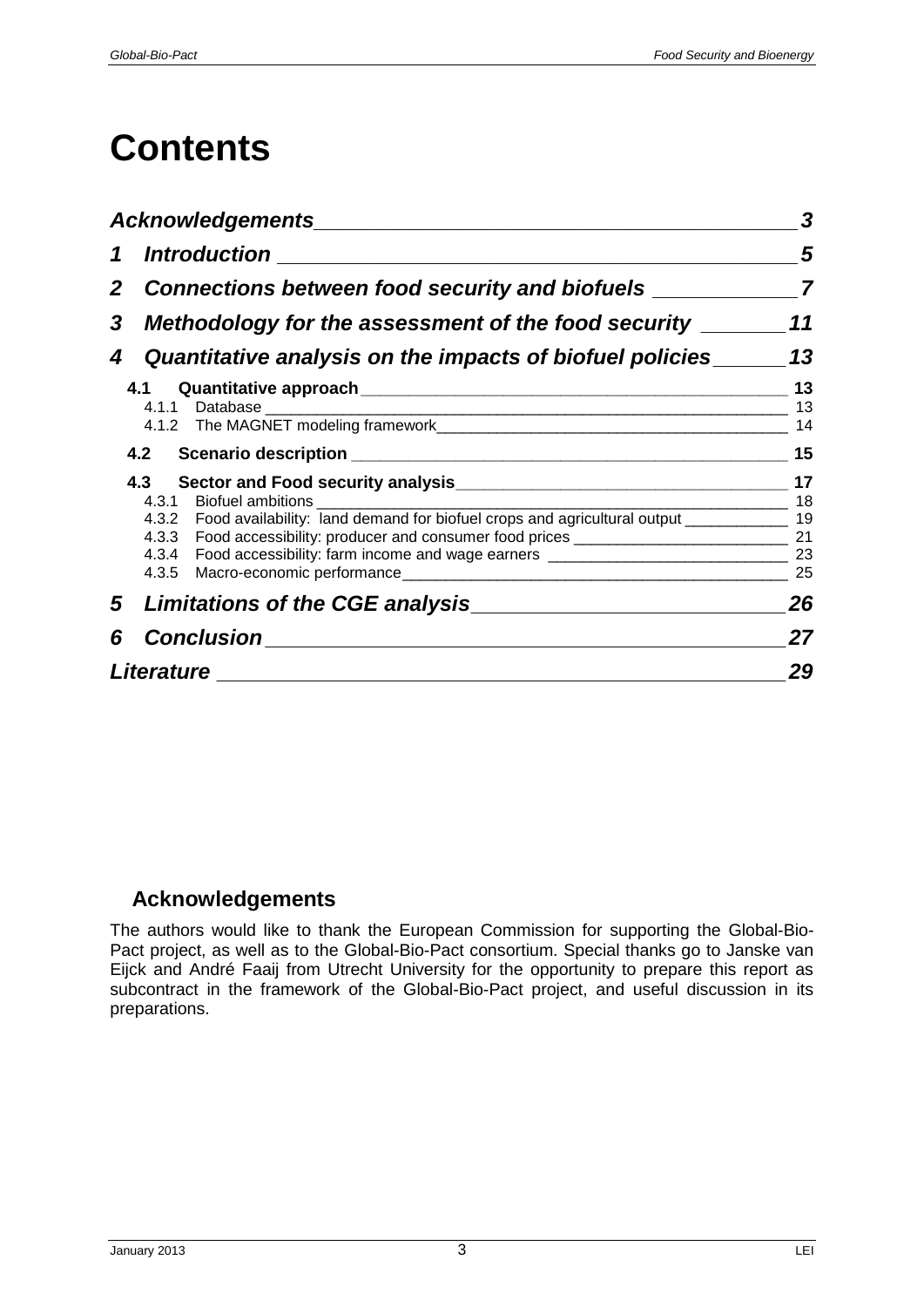# **Abbreviations**

- FAO Food and Agriculture Organization of the United Nations
- GHG Greenhouse gas(es)
- HLPE High-level Panel of Experts on Food Security and Nutrition
- <span id="page-3-0"></span>UN United Nations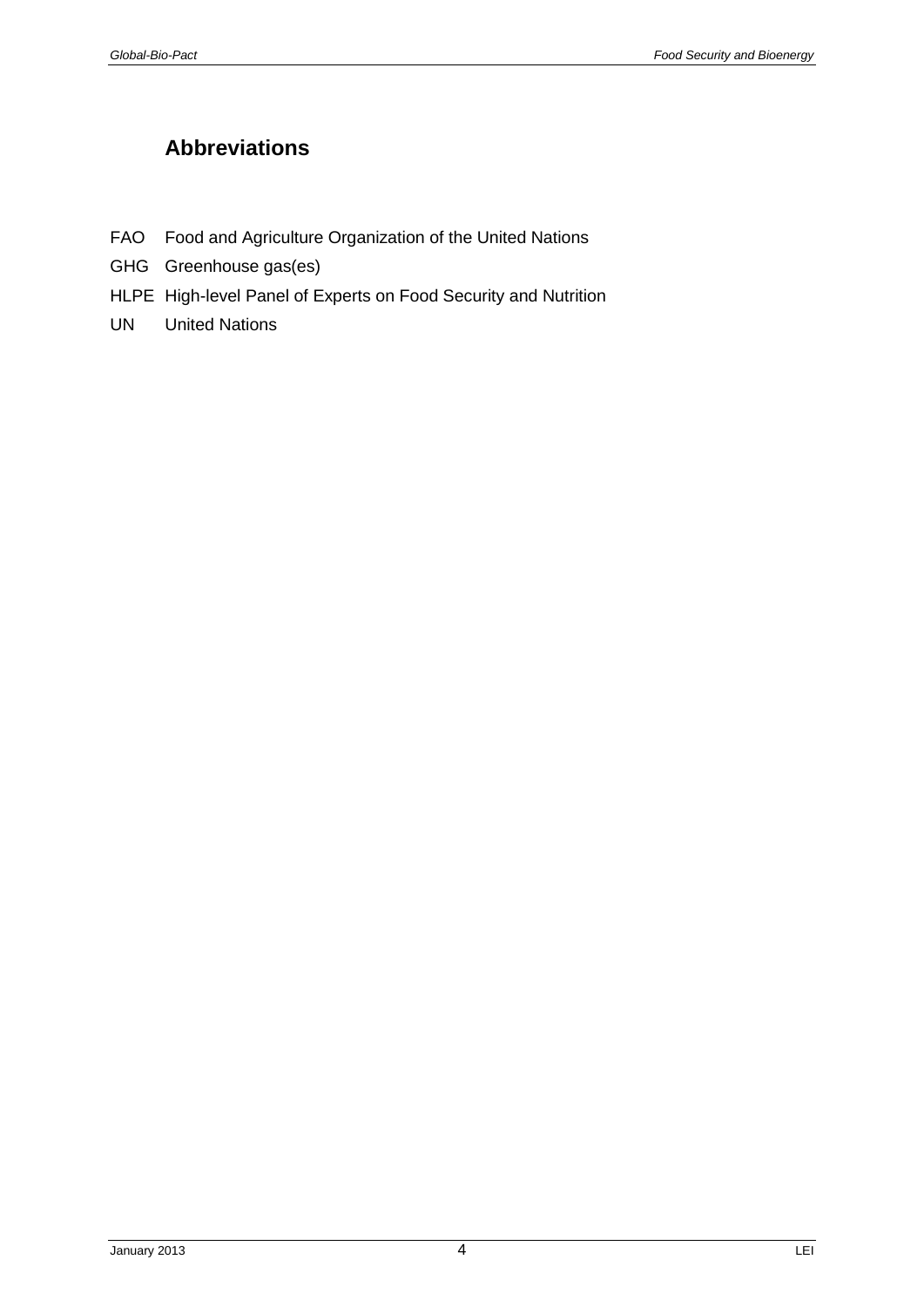# **1 Introduction**

## Thom Achterbosch

The purpose of this paper is to deliver a framework and initial application of a model-based assessment of the food security impacts of changes in bioenergy production and relevant policies on food security. The climate change impact of biofuels is left out of the discussion, although it is obvious that the potential contribution of biofuels in decelerating global warming and in making future global energy supplies more sustainable is a major impetus in this sector. Developments in biofuel production in the United States and the European Union have been largely policy-driven, setting these countries apart from a more market-oriented sector in Brazil. Government-imposed goals for substituting fossil fuel for transportation with biofuel were initially motivated on account of the positive greenhouse gas balance of biofuels. The public debate over induced deforestation and other undesired land use change effects has changed this positivism into concern. A clear response from the scientific community has been hampered by the methodological difficulties in assessing the land use effects of biofuels. Early contributions in the biofuel literature signalled negative greenhouse gas balances. Improved methods and data contributed to a more balanced discussion on differentiated biofuel commodities and production strategies (Wicke et al. 2012). At least a number of biofuel options show a potentially positive GHG balance.

This paper is organized as follows. After an introduction of the general concepts of food security below, section 2 discusses four possible impact pathways for biofuels on food security from an economic perspective. The pathways relate to land competition, impact on short and long term developments in food prices, impact on farm income and macroeconomic performance. Section 3 establishes a set of indicators for a quantitative exploration of the impact pathways, followed by an illustrative application in section 4 on the impact of increased biofuel production on food prices and macroeconomic indicators in Argentina, Indonesia and Brazil and the implications for food security in these regions and, via food prices, on several broadly defined regions in Africa. Section 5 discusses the limitations of the application in the form of a research agenda for model-based exploration in the future. The focus lies on the nutrition-related aspects of food security, which we expect to become more important in the future.

The current FAO definition of food security distinguishes four aspects: food availability, food access (consumption) at household and individual level, stability of food access over time, and food utilisation resulting in a good nutritional status – the ultimate goal (FAO 1996). Food security is a challenge at several inter-related levels. National food availability is determined by domestic supply and the extent to which farm output is complemented by means of imported food, whether through market transactions or food aid, and mutations in food stocks. Where markets or aid workers fail to connect regions of surplus to regions of deficit, a surplus of food at national level may coincide with compromised food availability at local level. On the consumer side of the market, household food access is determined by income (from farming, labour or other activities), household food production, household food stocks and other assets that serve as buffer. Household and individual food access (and its stability over time) needs to be accompanied by good diet diversity and food quality, good health, sanitation and safe drinking water in order to contribute to individual food utilisation that result in good nutrition status (IOB 2011).

Biofuels and food security are connected via multiple pathways, which can be analysed with markets and natural resources as key starting points (Figure 1). A useful reference for the analysis of socioeconomic mechanisms is the Bioenergy and Food Security (BEFS) project (FAO 2010, 201). Main focus in the debate on food-feed-fuel interaction has been on land competition, and volatile food prices. Limited attention has been given to bioenergy's potential to promote rural development. As the sector develops, the impact of biofuel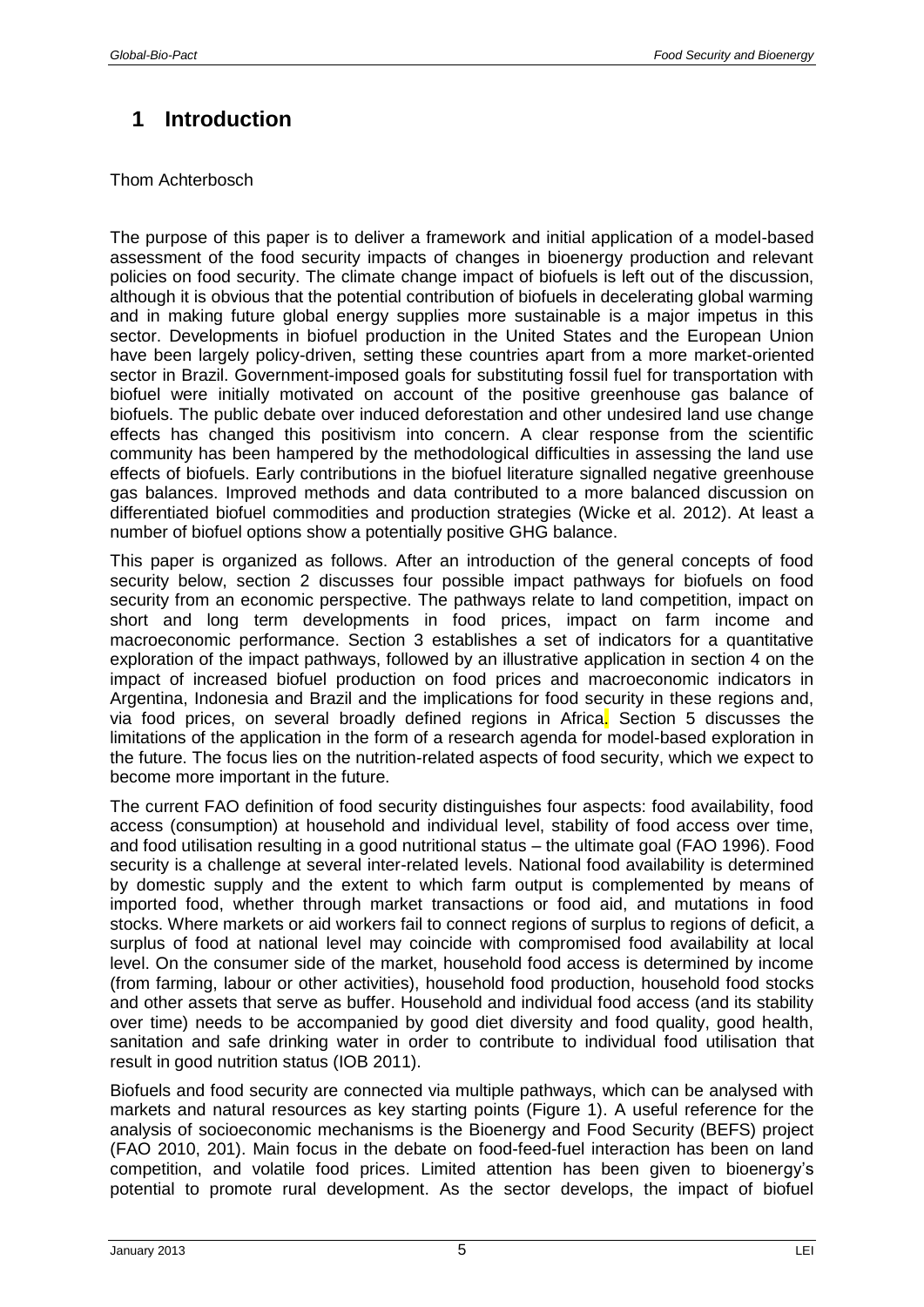developments on macroeconomic growth is gaining interest. There is a shortage of comprehensive assessments of the impact of biofuel policies and investments on food security or nutritional outcomes that bring the various aspects together. This has motivated the High Level Panel of Experts, a UN body to support food security strategies, to embark on a review on this topic. The first draft of this paper is largely focused on the ramifications of policy-driven biofuels use on land use and food prices (HLPE 2012), which follows the discussion in section 2.1 and 2.2. A discussion on the potential role of biofuel crops as a cash crop or as stimulus for upgrading the agricultural performance in a region is largely omitted. While the omission can partially be explained by a lack of clear scientific evidence in this area, sections 2.3 and 2.4 aim to complement the analysis.



**Figure 1 Conceptual Framework**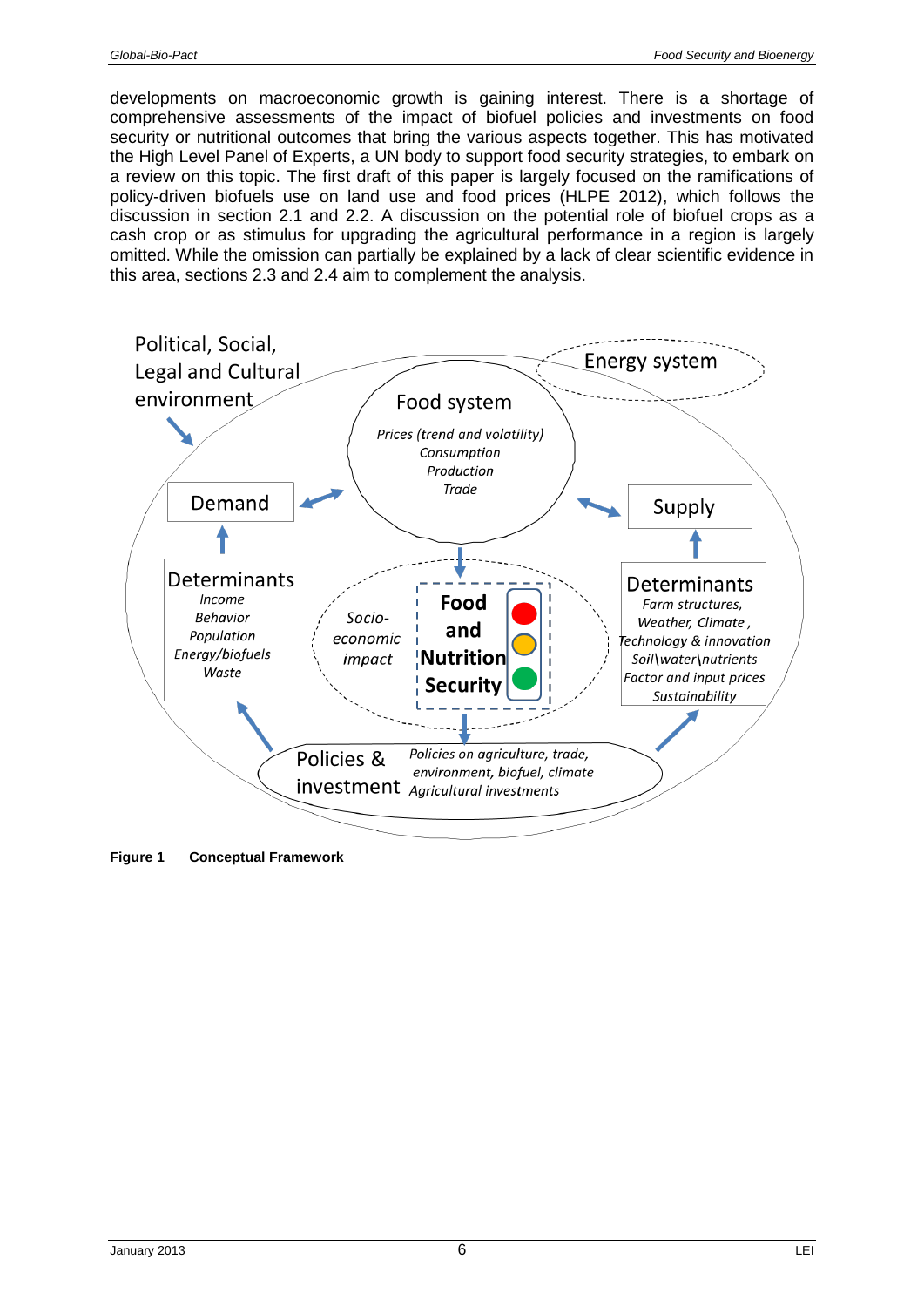# <span id="page-6-0"></span>**2 Connections between food security and biofuels**

Thom Achterbosch and Siemen van Berkum

## **Pathway 1: Food availability in connection with the competition for arable land**

First generation biofuels are ethanol, biodiesel and pure plant oil, which are produced from agricultural feedstock such as corn, sugarcane, sugar beet, wheat, potato, rapeseed and soybean, sunflower and palm oil. Main biofuel producers in the world are Brazil, the USA and the EU. OECD/FAO (2012) indicate that currently some 65% of EU vegetable oil, 50% of Brazilian sugar cane, and 37% of US corn production is being used as feedstock for biofuel production. Other significant players are Thailand (ethanol and biodiesel), Argentina and Indonesia (biodiesel), yet also developing countries with a high potential in sugar cane and/or vegetable oil production like India, Columbia, Philippines and Malaysia are increasingly producing biofuels.

The production of bioenergy from feedstock typically reduces the availability of food, as the biomass is either used in the food/feed chain or in the energy chain. The main issue for food security may arise from land displacement and degradation, with consequently a reduction in food output, which could result in higher prices for staple food crops (FAO, 2010). Shortfalls in domestic production could require increases in food imports expenses. As bioenergy feedstock production tends to be resource-intensive (with widespread use of agrochemical, fertilizers and water), long-term soil quality and therefore land productivity could be affected adversely. In order to maintain its output, bioenergy production might have to further increase its use of land at the expense of land for food. If land displacement occurs, food producers may have to move to new lands where soil quality may be lower, hence affecting their productivity.

Recent literature suggests that a more differentiated discussion on biofuels is needed, particularly in relation to strategies for mitigating land displacement. Wicke et al. (2012) report on several options of reducing (direct and indirect) land use change. A main strategy for mitigating indirect land use change is the promotion of biofuels with low risks for land displacement, such as currently unused residues from agriculture, forestry and processing, as well as woody and grassy feedstocks for second-generation biofuels, particularly those produced on degraded and marginal land.

The trade-off between using land for food or fuel may be illustrated by the case on Ghana. Ghana's economy is entirely dependent on imported crude oil and petroleum consumption is growing. As a consequence, Ghana's oil import bill is increasing, especially since the oil price hikes in recent years. As part of the government's energy programme, biofuels is considered an alternative option to reduce Ghana's cost of oil imports. Production of jatropha and palm oil for biodiesel and sugar cane for ethanol would address energy security, climate change and balance of payments problems together with other problems such as high unemployment and low productivity in agriculture. Antwi et al (2010) explore the country's potential to produce biofuels from agricultural products. They point at the fact that at present vegetable oil production is only at a very small scale. Hence, the country needs to invest in bioenergy production capacity, both in the processing as well as in the primary production if government's targets to replace gasoline with biofuels are to be met. Furthermore, the expansion of energy producing crops would need land area which is presently used to grow food. If the country wants to use its potential for producing renewable energy from agricultural crops, the authors argue that productivity of agricultural land needs to increase rapidly in order not to create any food shortage or hikes in food prices on the market. However, yield increases are not expected to be achieved easily (see for an overview of yield improving bottlenecks (Van Dijk, Meijerink, and Shutes 2012), Van Berkum et al., 2011).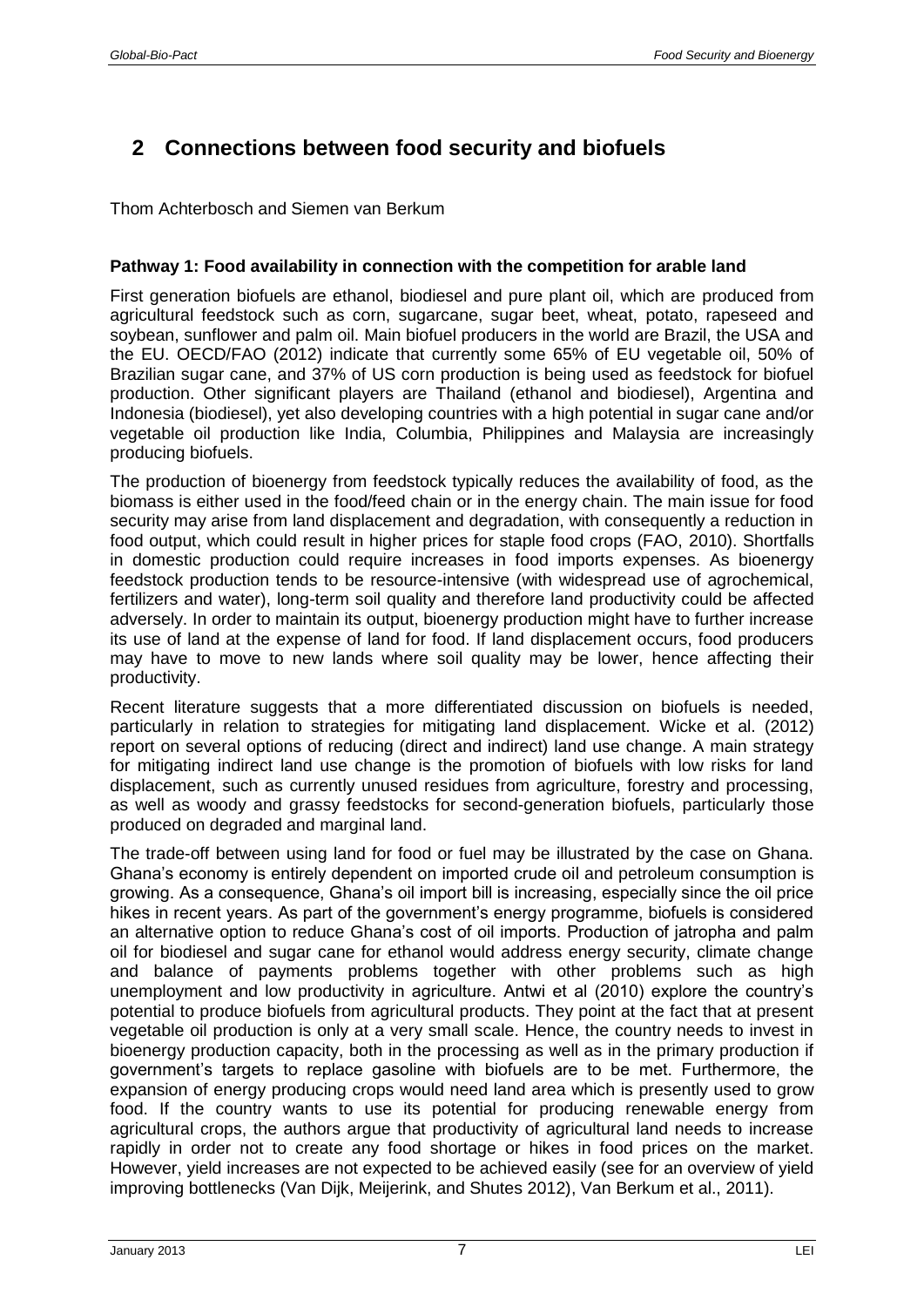Antwi's argument that increasing overall agricultural performance mitigates the food-fuel trade-off is intuitive but over-simplifying the issue at stake for several reasons. The argumentation that biofuel investment must go hand in hand with wider yield growth to prevent food shortage in context of low agricultural productivity does not strictly apply to biofuels. Such reasoning would be valid for investments planned for any export or cash crop that does not contribute to local food supply. A priori rejections of biofuel investments in a context of (national) food insecurity may be motivated from the perspective of food sovereignty, which gives focus on the production for domestic consumption and food selfsufficiency (Vía Campesina 1996). The food sovereignty movement rejects trade-based strategies to achieve food security in the absence of well-functioning international markets) (Pieters et al. 2012). Applied to the case of biofuels, the benefits of the strategy in terms of reduced import dependency need to be balanced against the benefits of deeper global specialization.

#### **Pathway 2. Controversy over the contribution of biofuel demand for feedstock to food price volatility**

Agricultural prices peaked in 2011, exceeding levels reached in the 2007-08 crisis. Food prices increased 92% in nominal terms and 57% in real terms from December 2005 to January 2012. As biofuel production is an additional source of demand for agricultural commodities, it may present a partial cause for the price hikes, in the case where the supply has not adequately responded to this extra demand. The question is how and to what extend biofuels policies did affect agricultural commodity prices in the past and how it may affect international price developments in the future. Therefore, the food security impact induced by the demand of feedstock for biofuels relates to two separate price changes: more volatile food prices in the short run and upward pressure on food prices in the long run, which affect the access of poor consumers to food and the stability of access. A brief discussion of the impact of biofuels on the level and volatility of agricultural and food prices is presented below. Meijerink et al. (2011) provides a more elaborate discussion.

Rosegrant et al. (2008) and Mitchell (2008) argue that biofuels have been a major contributor to the rapid price increases on the international grain markets in the 2000s. Expanded production of ethanol from maize, in particular, has increased total demand for maize and shifted land area away from production of maize for food and feed, stimulating increased prices for maize. Rising maize prices, in turn, have affected other grains. On the demand side, higher prices for maize have caused food consumers to shift from maize (which is still a significant staple food crop in much of the developing world) to rice and wheat. On the supply side, higher maize prices made maize more profitable to grow, causing some farmers to shift from rice, soybeans and/or wheat cultivation to maize cultivation, with consequently price effects of those crops less produced. Rosegrant et al. (ibid.) quantify the food price effects of biofuel policies by comparing a simulation of actual demand for food crops as biofuel feedstock through 2007 and a scenario simulating biofuel growth at the rate of 1990-2000 before the rapid take-off in demand for bioethanol. The increased biofuel demand during the period, compared with previous historical rates of growth, is estimated to have accounted for 30% of the increase in weighted average grain prices, with the biggest impact on maize prices (+39%). Yet, several studies challenge the perception of biofuel policies having such a big impact on agricultural market balances and long term price developments. Baffes and Haniotis (2010) point at the fact that worldwide biofuels account only for about 1.5% of the area under gains/oilseeds. Furthermore, in analysing market developments, both authors note that 'maize prices hardly moved during the first period of increase in US ethanol production and oilseed prices dropped when the EU increased impressively its use of biofuels. On the other hand, prices spiked while ethanol use was slowing down in the US and biodiesel use was stabilising in the EU' (ibid., p 12).

The contribution of biofuel policies to the recent food price hikes has been hotly debated. Biofuel policies were particularly challenged as a factor contributing to the 2007-08 hike. There were several claims that biofuels raised the pressure on agricultural markets up to the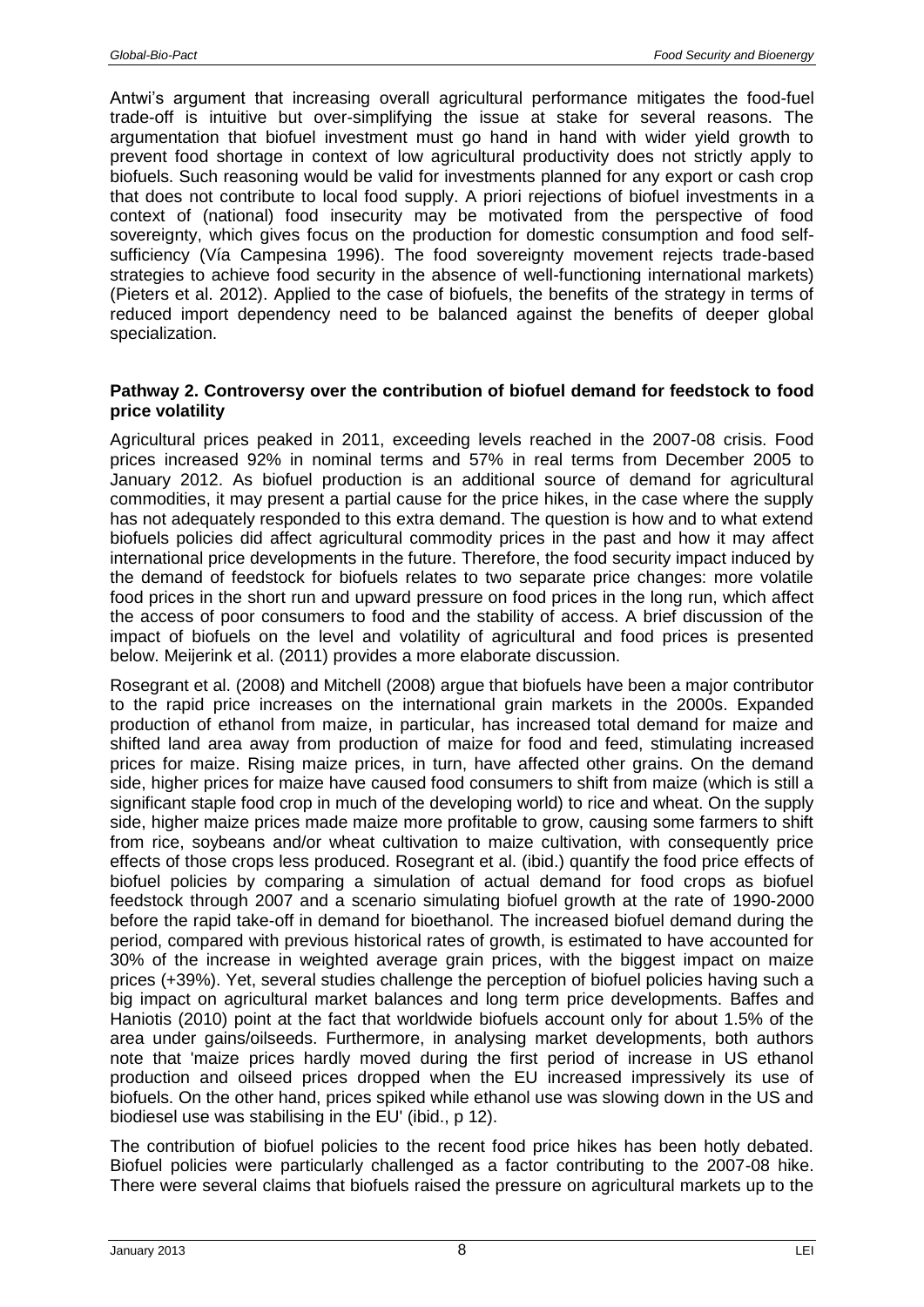point where failed harvests and sudden policy responses (e.g. export restrictions, lowering of import tariffs) could create large price movements. The common argumentation relates to the lack of flexibility in biofuels demand. Indeed, the blending mandates for biofuels introduce a rigidity in the demand for biofuel feedstock: without the mandates, rising feedstock prices would result in lower use of biofuels. Argumentation to the opposite has also been made; Wright (2011), DEFRA (2012), and Helming (2010) have proposed flexibility in delivery contracts for feedstock in biofuel supply chains as an instrument that contributes to stabilizing food prices. In time of tight food supply, market agents would be executing a call option on feedstock to divert supplies into the food market.

During the 2007-08 food price hike, prices of the biofuel substitutes  $-$  in particular fossil oil  $$ were rising at the same time. This leads to the fact that price rises in energy markets have a strong influence on food prices via rising input costs of farming. There is more to say about the strengthened links between energy and food markets. Baffes and Haniotis (2010) explain that there is a level at which energy prices provide a floor to agricultural prices. The World Bank (2009) reported that crude oil prices above USD50/barrel effectively dictate maize prices, based on the strong correlation between maize and crude oil prices above that price and the lack of such a correlation below that price. Baffes and Haniotis examine the energy/non energy link, investigating among others six food commodities, and find that energy prices explain a considerable part of the commodity price variability. They conclude that prices of food commodities respond strongly to energy prices, with the responses further strengthening in periods of high prices. Next, the authors find that food commodity prices respond to energy prices by moving in a very synchronous manner, indicating that analysing food markets requires an understanding of energy markets as well. The authors also conclude that agricultural commodity market fundamentals appear, in the short term, to be playing somewhat a lesser role than in the past, tending to be overshadowed by the much stronger pull of energy prices.

While increasing biofuels demand added to the tightening of feedstock and food markets, the transitions to full-blown food price crisis had more to do with sudden policy responses than with gradual market movements. Gilbert and Morgan (2010), for instance, found little direct evidence that demand for grains and oilseeds as biofuel feedstock was the cause of the 2007-08 price spike. Interestingly, the energy-food nexus also sheds new light on the causes of price volatility. Hertel and Beckman (2011) examine how energy price volatility has been transmitted to commodity prices. They find that biofuels have played an important role in facilitating increased integration between energy and agricultural markets. Hertel and Beckman show that over the period 2001-2009 the correlation between monthly oil and corn prices was much stronger with oil prices exceeding USD75/barrel. In that price range US biofuel policy appears to be non-binding: more ethanol is being produced than required according to the policy targets as ethanol production (from maize) is competitive with petroleum. In the absence of binding biofuel policy targets, by 2015, the contribution of energy price volatility to year-on-year corn price variation will be much greater - amounting to nearly two-thirds of the crop supply-induced volatility. However, if the US biofuel policy targets are binding in 2015, then the role of energy price volatility in crop price volatility is diminished.

The discussion has addressed the impact of biofuels on food prices, which determines the price and is therefore a central factor in the accessibility of food to poor consumers. There is also a possible relation to be explored beyond food prices in relation to overall inflation. In countries that depend heavily on imported fossil fuels, oil price rises will give upward pressure on inflation rates – as indicated by rising consumer prices index CPI. The development of a substantial domestic biofuels supply will, under such conditions, help to ease price inflation pressures. In theory, this may help to stabilize consumer purchasing power and the stability of access to food of poor consumers.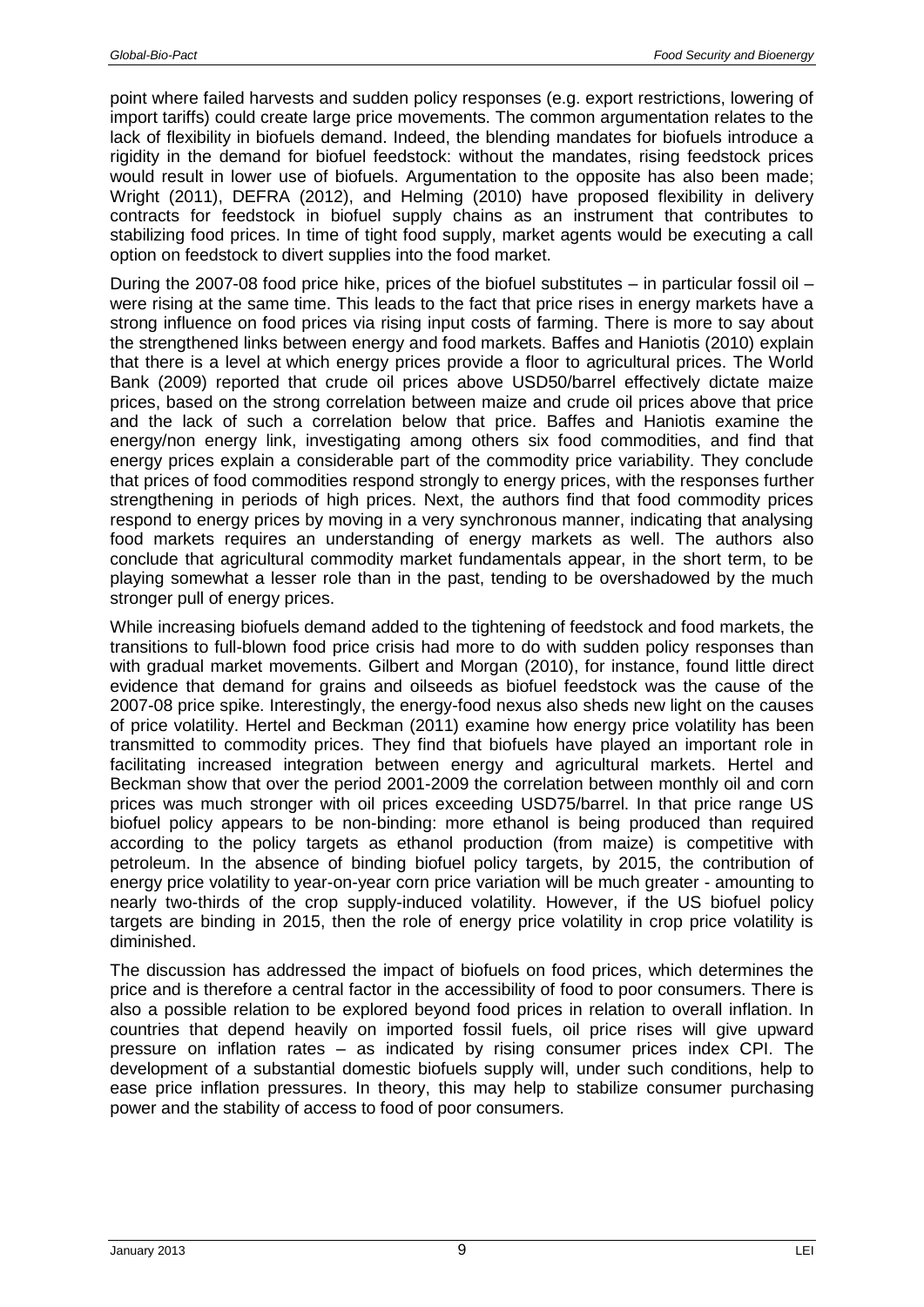### **Pathway 3. Biofuel markets provide a potential source of income opportunities for farmers operating at different scales**

Limited attention has been given to bioenergy's marked potential to promote rural development, which some claim is particularly undeserved in relation to Africa. Lynd and Woods (2011), for example, argue that biofuel production could offer great opportunities to African farmers, especially pointing at the option to produce bioenergy from inedible plants (e.g. jatropha) that grow on marginal land that is not well suited for growing food, or from grass or Agave fibre. Producing these crops for bioenergy production on degraded soils or on particularly dry land would not compete for land for food production, and would offer rural Africa huge opportunities to benefit from the bioenergy market developments. The authors emphasise, though, that the impact of bioenergy on income generation and therefore food (in)security also depends on the technology employed (for biofuel production from agricultural commodity) and how the bioenergy supply chain is integrated into agricultural, social and economic systems. To date, modern bioenergy supply chains are practically lacking in Africa; there are no bioenergy clusters established like in Brazil where according to the authors biomass production has been lifting 10% of the Brazilian population out of poverty during the last decade. The latter suggests a very positive impact of Brazil's ethanol industry on food security in the country.

Such a positive effect of bioenergy production on food security depends on whether smallholder farmers and labourers are included or not in the biomass supply chain. The processor may well exert a strong influence on the crop choice and the scale of operation used for production. Private investors could favour large scale production because they entail lower production costs. However, the risk is that the smallholders are excluded from the supply chain or a fair share of value creation as they cannot provide the processing facilities with large quantities and/or are unable to invest in productivity growth.

Mozambique is one of the developing countries having experiences with biomass production for biofuels that show the difficulty of smallholders to benefit from bioenergy production. The country's biophysical potential exists with the long-term presence of sugar cane plantation in different parts of the country, while according to the national biofuels policy and strategy the exploitation of agro-energetic resources should contribute to the well-being of the population and promote socio-economic development particularly in rural areas. In practice, though, these objectives have not been achieved. Schut (2010) conclude that only few projects are located in remote rural areas while 'biofuel developments mainly take place in areas near good infrastructure where there is skilled labour available and access to services and goods, processing and storage facilities' (p. 5164). Job creation is lower than expected although the industry is contributing to the generation of income, employment and more indirect local spinoffs. The authors state that from promoting the biofuel production by smallholders for domestic purposes, the sector is currently dominated by foreign commercial investors whose main intention is supplying external markets (Schut et al., 2010). The results of this study suggest that without strong government incentives to include smallholders economic factors drive investment location decisions that determine the direction of the biofuel developments. Policy measures that could enhance the position of the rural population are among others to build infrastructure (roads, ports) or to facilitate the establishment of farmer cooperatives that could aggregate their output and represent the interests of smallholders supplying the bioenergy industry.

### **Pathway 4. The structure of the biofuels operations determines whether biofuels contribute to macroeconomic performance and rising living standards**

While promoting biofuel production may have strong distributional effects, biofuel developments may contribute to an overall improved macroeconomic performance and living standards. This is because biofuels production may generate growth linkages (i.e., multiplier or spill over effects) to the rest of the economy. For example, producing biofuels requires intermediate inputs, such as transport services to get the biofuels to consumers or export markets. In this case, expanding biofuels use generates additional demand for locally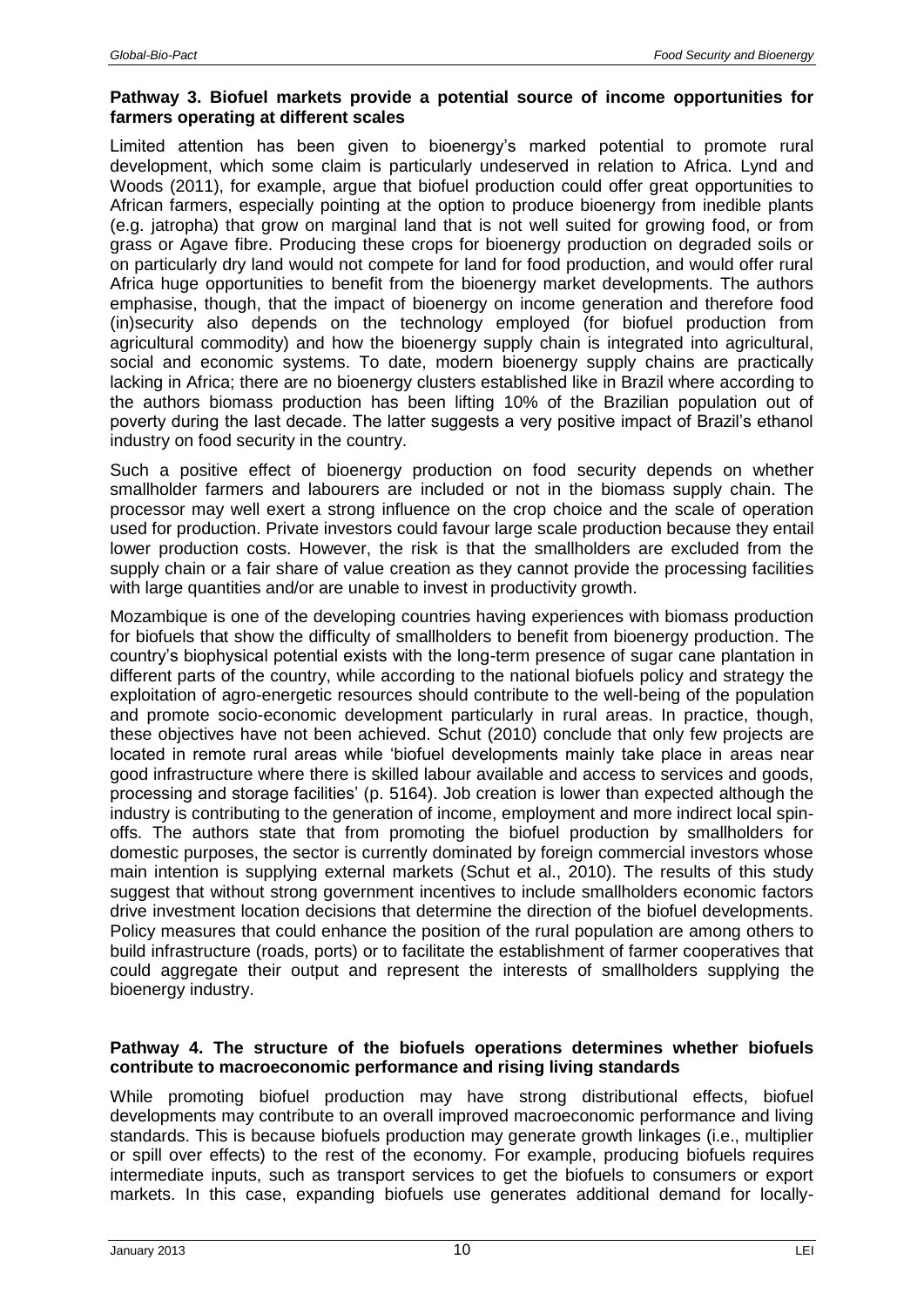produced services, which may create new jobs and income opportunities for workers and households linked to the biofuels supply chain. Moreover, these new incomes will eventually be spent on consumer goods and services, which again generate additional demand for nonbiofuel products.

Finally, there are macroeconomic linkages through which biofuels may stimulate economywide growth. For example, biofuels exports can relieve foreign exchange constraints, which often limit developing countries' ability to import the investment goods needed for expand production in other sectors. Together, these economic linkages can generate gains that are far larger than those generated within the biofuels sector alone FAO (2010).

This is also illustrated in Arndt (2010) in the case study on Mozambique, where the authors compare the economic impacts of a large-scale operation (sugar cane/ethanol) with a more pro-poor out-grower schemes (producing jatropha/biodiesel). They find that large scale biofuel investments enhance growth and poverty reduction despite some displacement of food crops by biofuels. Benefits depend on production technology. An out-grower approach to producing biofuels is more pro-poor, due to the greater use of unskilled labour and accrual of land rents to smallholders, compared with the more capital-intensive plantation approach. Moreover, the benefits of out-grower schemes are enhanced if they result in technology spill overs to other crops. These results indicate that a carefully designed and managed biofuels policy holds the potential for substantial gains.

# <span id="page-10-0"></span>**3 Methodology for an economy-wide assessment of food security and biofuels**

Thom Achterbosch

## **Why to use economic models for assessing food security impacts?**

The pathways for food security impact of biofuels and biofuel policies cover price effects, income effects and macroeconomic effects. Key underlying mechanisms relate to the allocation of available land of different qualities over its possible alternative uses, and to the impact of biofuels on the energy or fuel balance in the production country. In order to evaluate the full impacts and trade-offs of biofuels production on food security, a framework is needed that captures the direct and indirect or economy-wide linkages and constraints at the macro- and microeconomic level (FAO 2010). The economic method specifically designed to capture these impact pathways is known as "computable general equilibrium" (CGE) modelling.

A particular strength of CGE modelling is the capacity it provides for a consistent analysis across related economic systems that share or compete for resources such as land and investment capital. For biofuels and food security analysis, the interaction between the food and energy systems is pivotal. Global CGE analysis will allow analysis of energy and food price developments worldwide, which is important when comparing market interventions that will have implications for the global biofuel or agricultural markets. In contrast, a CGE analysis at the country level will allow a more in-depth examination of the cross-sector repercussions of demand and supply changes in biofuels, with often more attention on the distributional impact.

Table 1 provides a set of relevant indicators of food security for biofuel-related impact pathways, for use in applied equilibrium analysis. Typically these are proxy indicators for food security outcomes at national and household level. The indicator set will also capture key mechanisms that determine food security outcomes, and builds upon the four pathways identified in section 2. Whereas these types of indicators provide useful indications for exante policy analysis, when used as a basis for policy recommendations, such indicators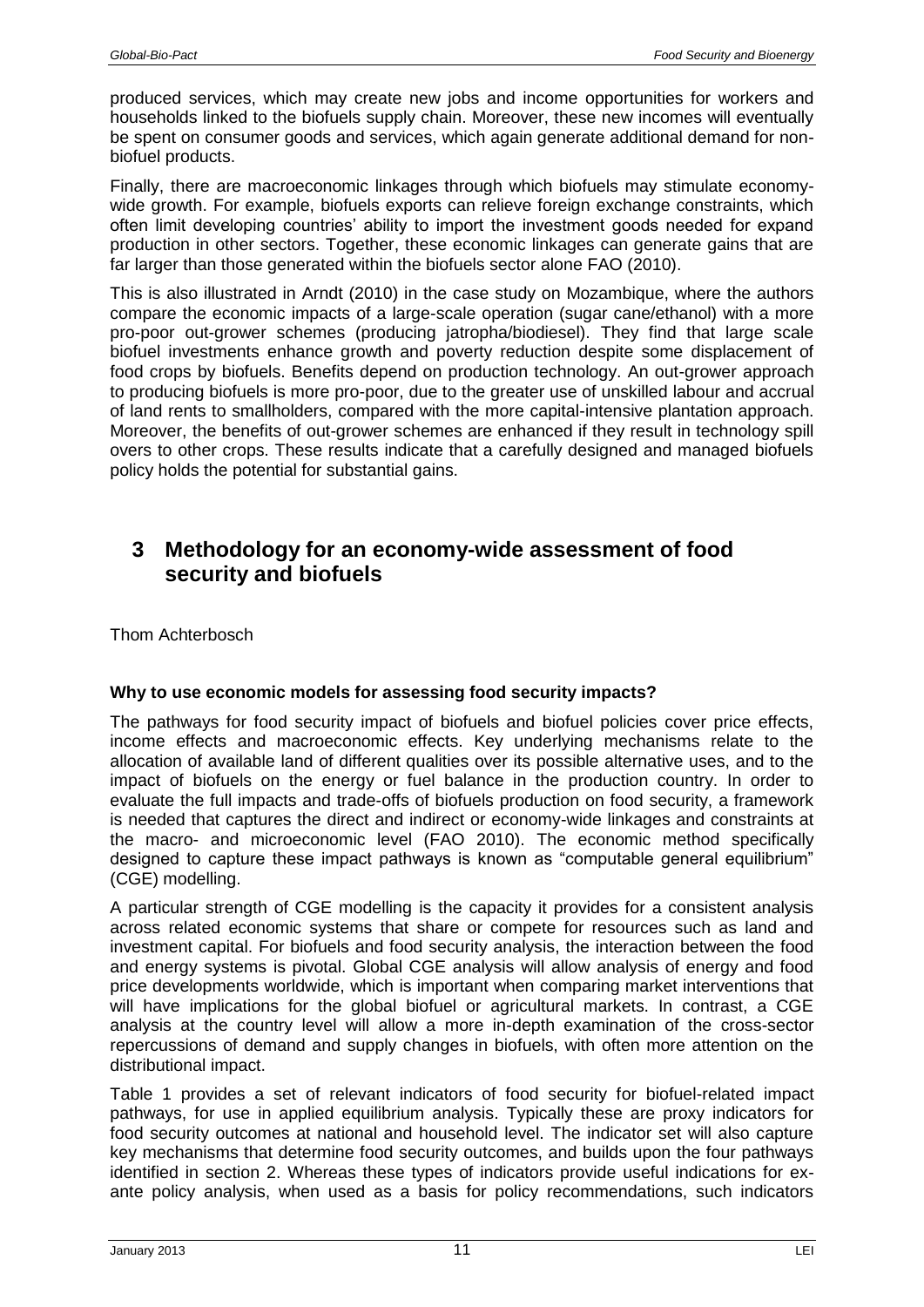should be interpreted in relation to observed data. In the following section, an example of an application of these indicators in an empirical framework is presented. This is followed by a discussion on the limitations of the type of analysis.

One major limitation that should be addressed upfront is the lack of coverage of indicators on the stability of food security outcomes at the household or individual level. The main determinants of the risk of falling into a state of hunger and malnutrition are (excessive) price swings and fluctuations in income. Typically, these volatilities are not well addressed in the proposed framework, which has its strength in assessing developments and policy options over a time span of one or more decades. To put it simply, the strand of CGE modelling needed to assess the long term effects of biofuels on income and food prices, is of little use in assessing the fluctuations around a trend. Therefore, additional analytical frameworks are required to assess the relation between price and income volatility and food security. Such frameworks will, for the purpose of assessing the impact of biofuel developments on food security, need to advance well beyond the current state of the art in two areas: first, in disentangling the relative contribution of biofuels to (excessive) food price volatility from the other drivers (see the discussion above); second, in relating price and income fluctuations to food security and nutrition outcomes. The recent Global Monitoring Report provides an excellent overview of the state of affairs in this area (World Bank 2012).

| Pathways for impact<br>0f<br>biofuels on food security | Relevant indicators in an assessment                                                                                 |
|--------------------------------------------------------|----------------------------------------------------------------------------------------------------------------------|
| 1. Food availability                                   | Change in agricultural production                                                                                    |
|                                                        | Change in agricultural land use                                                                                      |
|                                                        | Change in agricultural land prices                                                                                   |
|                                                        | Food self-sufficiency ratio as the ratio of volumes of total food<br>consumption over total domestic food production |
| 2. Food prices                                         | Change in agricultural prices, world market and regional prices                                                      |
| 3. Household income from                               | Change in non-skilled wages                                                                                          |
| farming and other labour                               | Change in agricultural value added as proxy for farm income                                                          |
|                                                        | Change in food-basket purchasing power = composite indicator<br>that weighs price and wage effects                   |
|                                                        | Change in per capita food consumption in different regions                                                           |
| 4. Macroeconomic<br>performance                        | Development of per cent share of biofuels in fuel consumption for<br>transportation for selected regions             |
|                                                        | Trade Balance in feedstock for biofuels                                                                              |
|                                                        | Welfare change on the basis of Equivalent Variation                                                                  |

#### **Table 1. PROXY INDICATORS**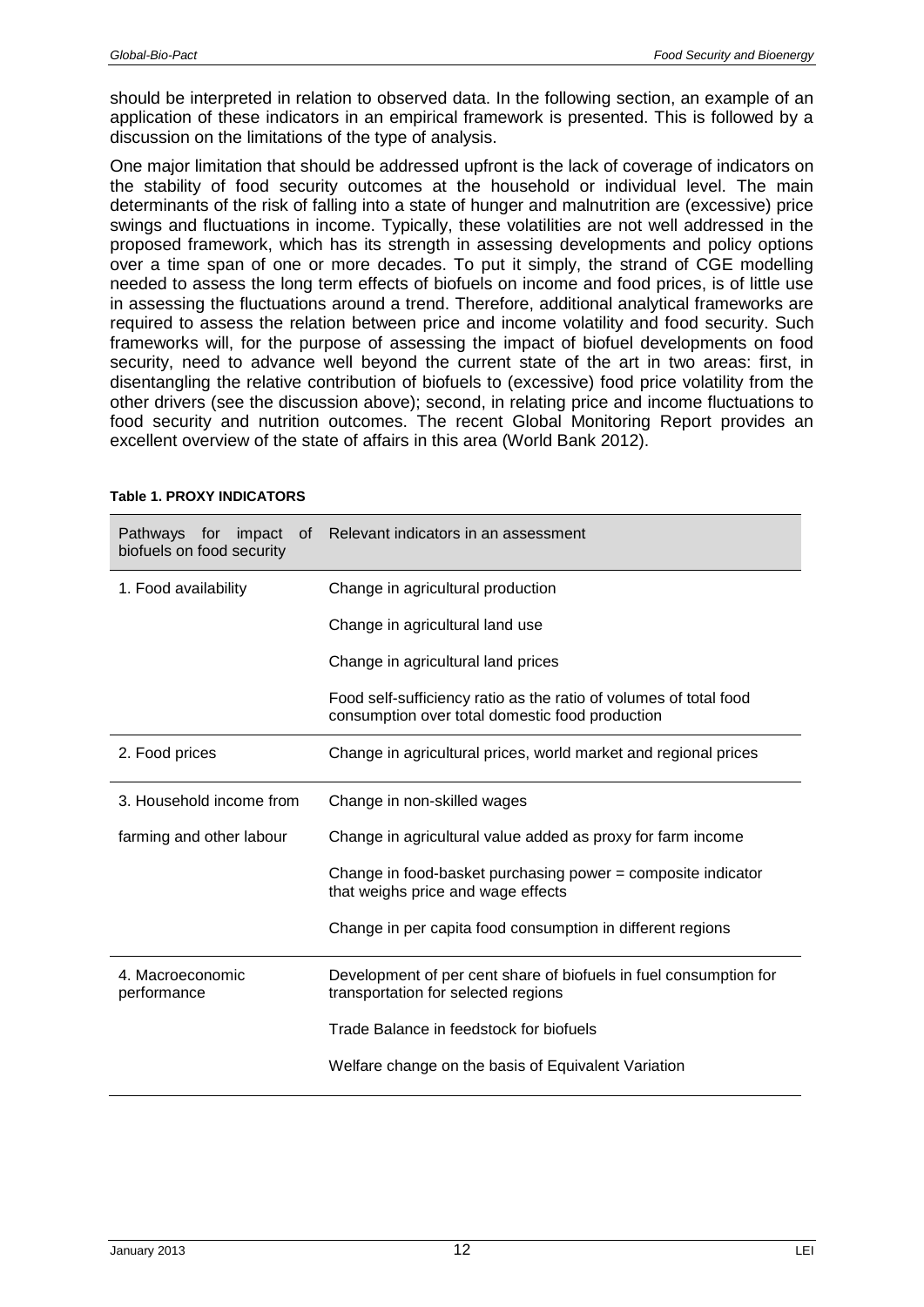# <span id="page-12-0"></span>**4 Quantitative analysis on the impacts of biofuel policies on food security**

Geert Woltjer, Hans van Meijl, Andrzej Tabeau, Heleen Bartelings and Thom Achterbosch

This section provides an illustrative model application that quantifies the impact of increased biofuel production on food prices and macroeconomic indicators in Argentina, Indonesia and Brazil. Furthermore, it studies the implications for food security in these regions and, via food prices, in Tanzania, West Africa and several broadly defined African regions (North, East, Central and South Africa). This section illustrates the ability of CGE analyses to contribute to the biofuel-food security by providing various indicators identified before. Given the limited scope of these applications all quantitative outcomes should be seen just as illustrations as this is no full-fledged CGE model analyses on this sensitive topic.

We assess the socio-economic impact of a policy-driven impetus for the biofuel sector using a stand-alone MAGNET model, an economic simulation model of the world economy. For this purpose, we make use of a baseline and a global biofuel scenario, both developed under an on-going FP7 project called TAPSIM (Woltjer et al. 2013a, 2013b, 2013c, forthcoming)<sup>1</sup>. One of the key contributions within the TAPSIM projects is the addition of various biofuel sectors to the latest GTAP database (Woltjer et al., 2013c). Biofuel mandates in the transport fuel sector serve as a proxy for all biofuel policies. The methodology builds upon the approach developed in Banse et al. (2008), (2011) and Tabeau et al. (2011) . We confront the results with a scenario specifically designed for Global-Bio-Pact, that examines the impact of increased bioenergy production on food prices and macroeconomic indicators in Argentina, Indonesia and Brazil. In addition, we report on indicative food security implications for these regions, as well as for Tanzania and Rest of Western Africa, a country aggregate in the GTAP version 8 database that comprises Mali.

This paper explicitly examines the joint effect of obligatory biofuel shares in the EU, the US, Canada, Brazil, Rest of South America, India, and South-East Asia on land, food production, trade and prices of agricultural commodities. The analyses will focus on the Global-Bio-Pact biofuel policy countries (Brazil, Argentina, Indonesia) and on African regions and countries.

## <span id="page-12-1"></span>*4.1 Quantitative approach*

## **4.1.1 Database**

<span id="page-12-2"></span>In this section we describe of the data used to calibrate the model. The model is calibrated to the GTAP database, version 8, which is a fully documented, publicly available global database containing complete bilateral trade information, transport and protection linkages among 112 regions for all 57 GTAP commodities for a single year (2007 in the case of the GTAP 7 database, (Narayanan, Dimaranan, and McDougall 2012)). This set is linked with individual country input-output databases to account for inter-sectorial linkages. All monetary values of the data are in \$US million. That is, for each of the 112 regions there are inputoutput tables with 57 sectors that depict the backward and forward linkages amongst activities.

The initial database was aggregated and adjusted to implement two new biofuel sectors, ethanol and biodiesel, represented by biofuel policies in the model (Woltjer et al. 2013c). To enable a better treatment of biofuel policies and the impact of their by-products on the feed market various sectors are segregated from their initial GTAP sectors: the feed sector is

 $\overline{a}$ 

<sup>1</sup> http://www3.lei.wur.nl/tapsim/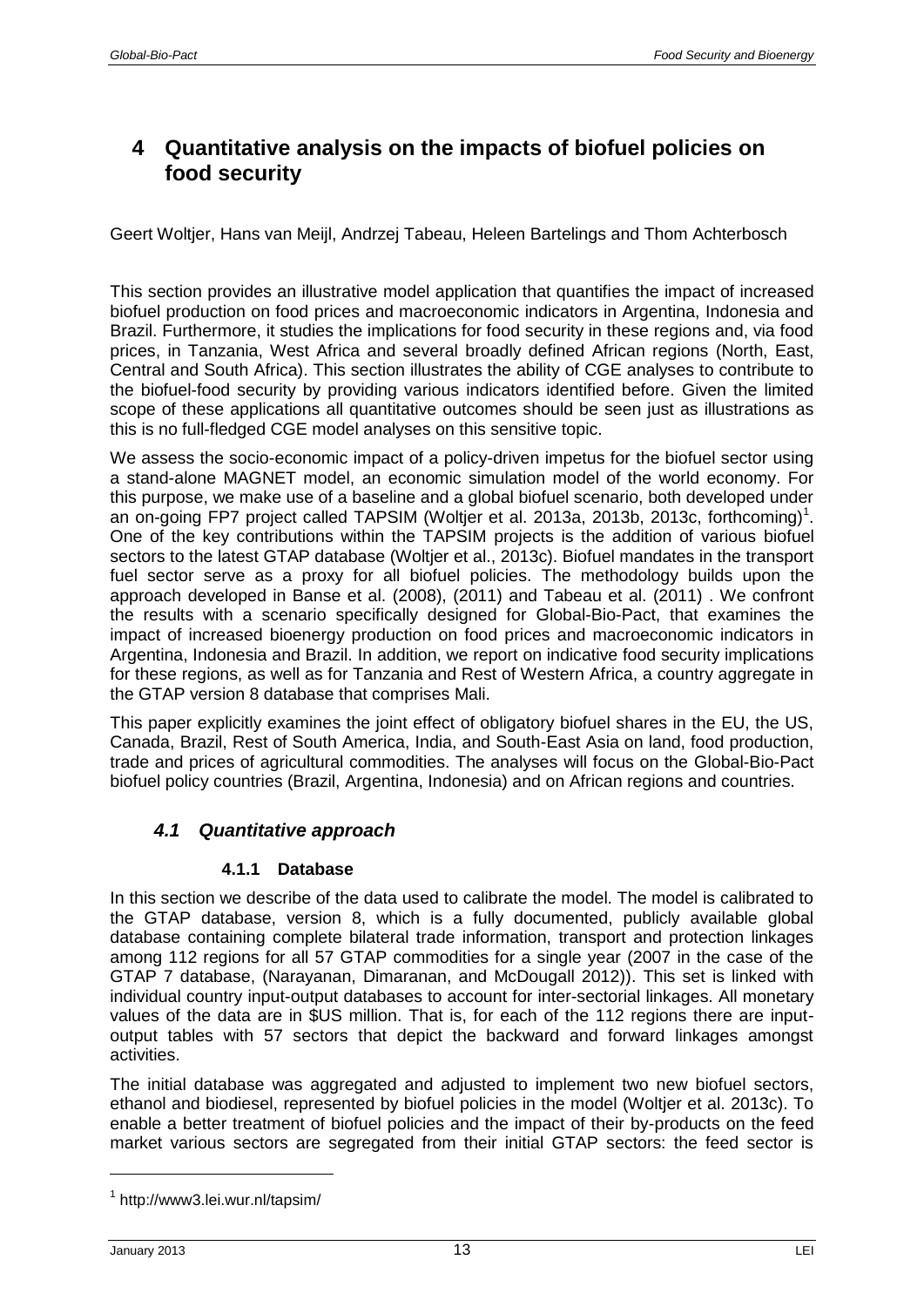segregated from the other food sector, crude vegetable oil is segregated from vegetable oil sector and fertilisers are segregated from the chemical sector. These new sectors produce various products each, the main product and a co-product or by-product. The ethanol byproduct is Dried Distillers Grains with Solubles (DDGS) in case of cereals and molasses in case of sugar cane\beets, and the co-product of biodiesel are oilcakes in case of oilseeds (includes soybeans). After aggregations, we distinguish 27 regions, 41 sectors and 44 products. The sectorial aggregation includes, among others, agricultural sectors activities that use land (e.g., rice, grains, wheat, oilseed, sugar, horticulture, other crops, cattle, pork and poultry, milk, vegetable oil, crude vegetable oils), the petrol industry that demands fossil resources (crude oil, petrol, gas, coal, fertilisers), and bioenergy inputs (ethanol and biodiesel), and biofuel production by-products (DDGS, molasses and oilcakes). The analysis covers all important countries and regions from an agricultural production and demand point of view. The following sectors and regions are of specific importance for this study:

- Biofuel products (substitute of processed crude oil): ethanol; biodiesel
- Feedstocks: maize (proxy: coarse grains), wheat, sugar cane/beet, crude vegetable oil (i.e. vegetable oils after first stage of processing). Co-products and waste streams are not considered in the analysis. Jatropha oil was not explicitly incorporated because of the underlying database is considered unreliable for this sub-sector.

The sectorial detail on the biofuels for the study countries in provided in table 2.

| <b>Case study sector/markets</b> | Proxies in the modelling analysis                              |                                  |  |  |  |  |
|----------------------------------|----------------------------------------------------------------|----------------------------------|--|--|--|--|
|                                  | <b>GTAP v8, Sector group</b>                                   | <b>GTAP v8, Country</b><br>group |  |  |  |  |
| Sugar cane sector in Brazil      | Sugar cane & beet<br>Sugar                                     | <b>Brazil</b>                    |  |  |  |  |
| Soybean sector in Argentina      | Oil seeds<br>(crude vegetable oils)<br>Vegetable oils and fats | Argentina                        |  |  |  |  |
| Palm oil sector in Indonesia     | Oil seeds<br>(crude vegetable oils)<br>Vegetable oils and fats | Indonesia                        |  |  |  |  |

**Table 2. Specific sectors and regions in the aggregation and analysis**

Note that we report on Tanzania separately, but not on Mali. Instead of Mali we report on Rest of Western Africa (group aggregate of Benin, Burkina Faso, Cape Verde, Guinea, Gambia, Guinea-Bissau, Liberia, Mali, Mauritania, Niger, Saint Helena, Sierra Leone, Togo).

## **4.1.2 The MAGNET modelling framework**

<span id="page-13-0"></span>The **M**odular **A**pplied **G**e**N**eral **E**quilibrium **T**ool (MAGNET) is a global computable equilibrium (CGE) model. As a stand-alone model, MAGNET analyses the effect of changes in trade and agricultural policies on international trade, production, consumption, prices and use of production factors (Woltjer et al, 2013c, forthcoming). The model is mainly used to simulate long-term scenarios and to analyse policy options and implications within these scenarios. It is from the class of multi-sectorial, multi-regional, recursive dynamic, and applied general equilibrium models.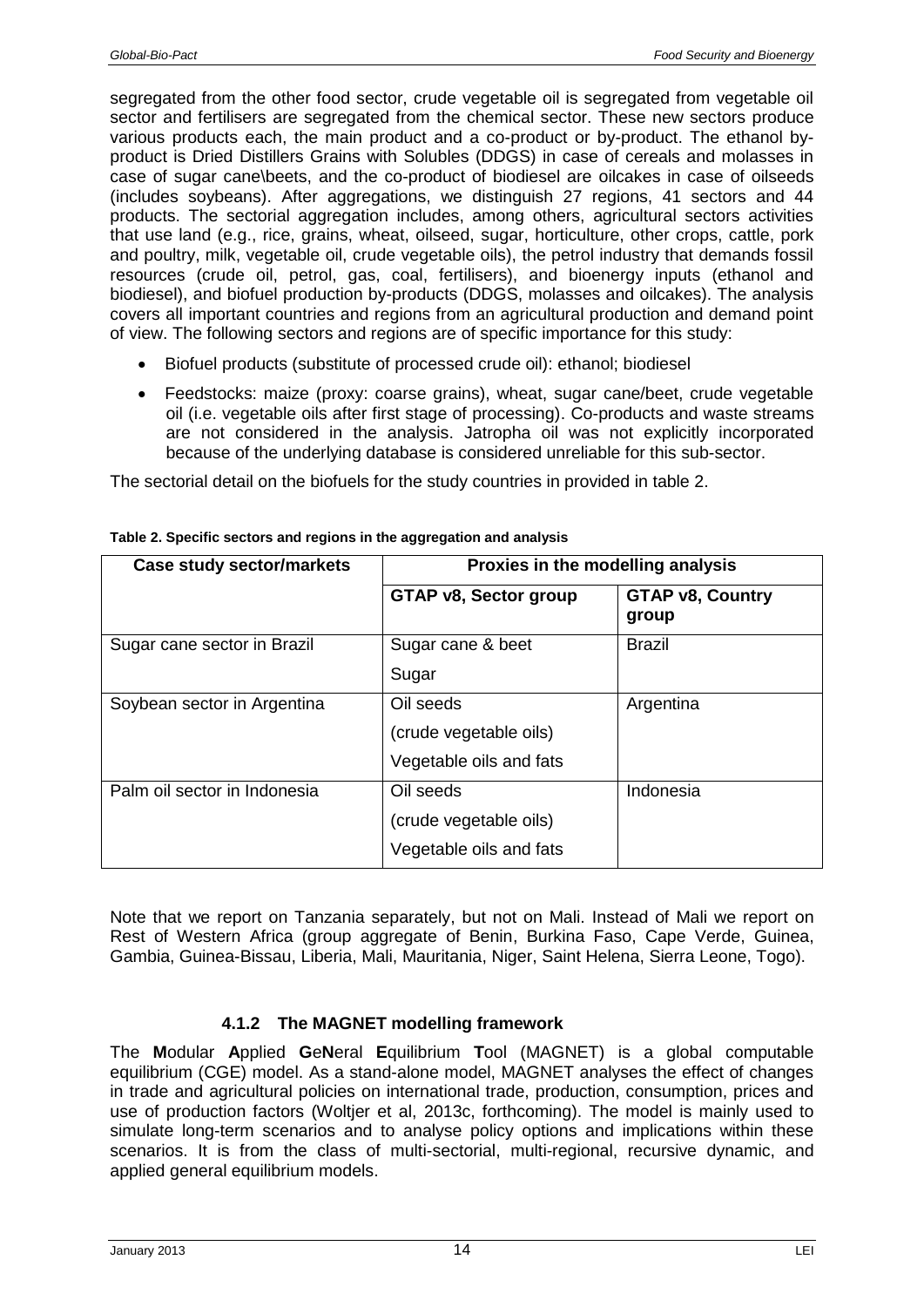The MAGNET model is based on neo-classical microeconomic theory and is the successor of the LEITAP model (Nowicki at al. (2009) and van Meijl et al.(2006)). It is an extended version of the standard GTAP model, as described in Hertel (1997). The core of the GTAP and MAGNET models is an input–output model that links industries in a value-added chain starting with primary goods, following continuously higher stages of intermediate processing, and ending with the final assembly of goods and services for consumption. Extensions incorporated in the MAGNET model includes improved treatment of the agricultural sector (through, for example, like various imperfectly substitutable types of land, an improved land use allocation structure, endogenous land supply function, and the possibility of substitution between various animal feed components), agricultural policies (such as production quotas and different land-related payments) and the biofuel policy sector (capital - energy substitution, fossil fuel - biofuel substitution). On the consumption side, a dynamic CDE (Constant Difference of Elasticities) expenditure function was implemented that allows for changes in income elasticities when purchasing power parity (PPP)-corrected real GDP per capita changes. In the area of factor markets modelling, the segmentation and imperfect mobility between agricultural and non-agricultural labour and capital was introduced.

To model biofuel use in fuel production, we adapt the nested CES function of the GTAP-E model from, and extend it for the petrol sector. To introduce the substitution possibility between crude oil, ethanol and biodiesel, we model different intermediate input nests for the petrol sector. The nested CES structure implies that biofuel demand is determined by the relative prices of crude oil versus ethanol and biodiesel, including taxes and subsidies. In the TAPSIM project much higher substitution elasticies between crude oil\petrol and biofuels are assumed than in the LEITAP model.

The feed by-products of biofuel production (DDGS and BDBP) are demanded only by the livestock sectors in MAGNET. This demand is generated through the substitution process in the feed nest in the livestock sector. To model substitution between different feed components and feed by-products of biofuel production, we use a two-level CES nest describing the substitution between different inputs in the animal feed mixture production. The top level describes the substitution possibility between concentrated feed and its components and grassland (i.e., roughage). The lower intermediate level describes the composition of different types of feed commodities (cereals, oilseeds, DDGS, oilcake, molasse and other compound feed).

## *4.2 Scenario description*

<span id="page-14-0"></span>A scenario is a consistent, coherent description of a possible future state of the world. In this analysis we distinguish a baseline, i.e. reference scenario, and two policy scenarios. The baseline and global biofuel scenario are based on the TAPSIM project (Woltjer et al. 2013, forthcoming)<sup>2</sup>. Specifically for Global-Bio-Pact, a new scenario was developed with biofuel policies in Argentina, Brazil and Indonesia.

## "Baseline 2020"

The GTAP database reports historical data for 2007. In order to create a reference scenario towards 2020, assumptions are imported on key drivers of the economy between 2007 and 2020, including demographics, macroeconomic growth and technological advancement in agriculture. The model run which provides the best consistent fit to these assumptions is adopted as the "Baseline 2020". In this baseline, the global economy is assumed to develop towards 2020 in accordance with OECD projections for macroeconomic growth and UN projections for population growth and densities. Agricultural productivity develops in accordance with Bruinsma (2009) projections for yield developments expressed in tons per

 $2$  TAPSIM is an FP7 project that examines the structural adjustment in agriculture in India and the effect on India's trade relations with the EU and the rest of the world. See www.tapsim.eu.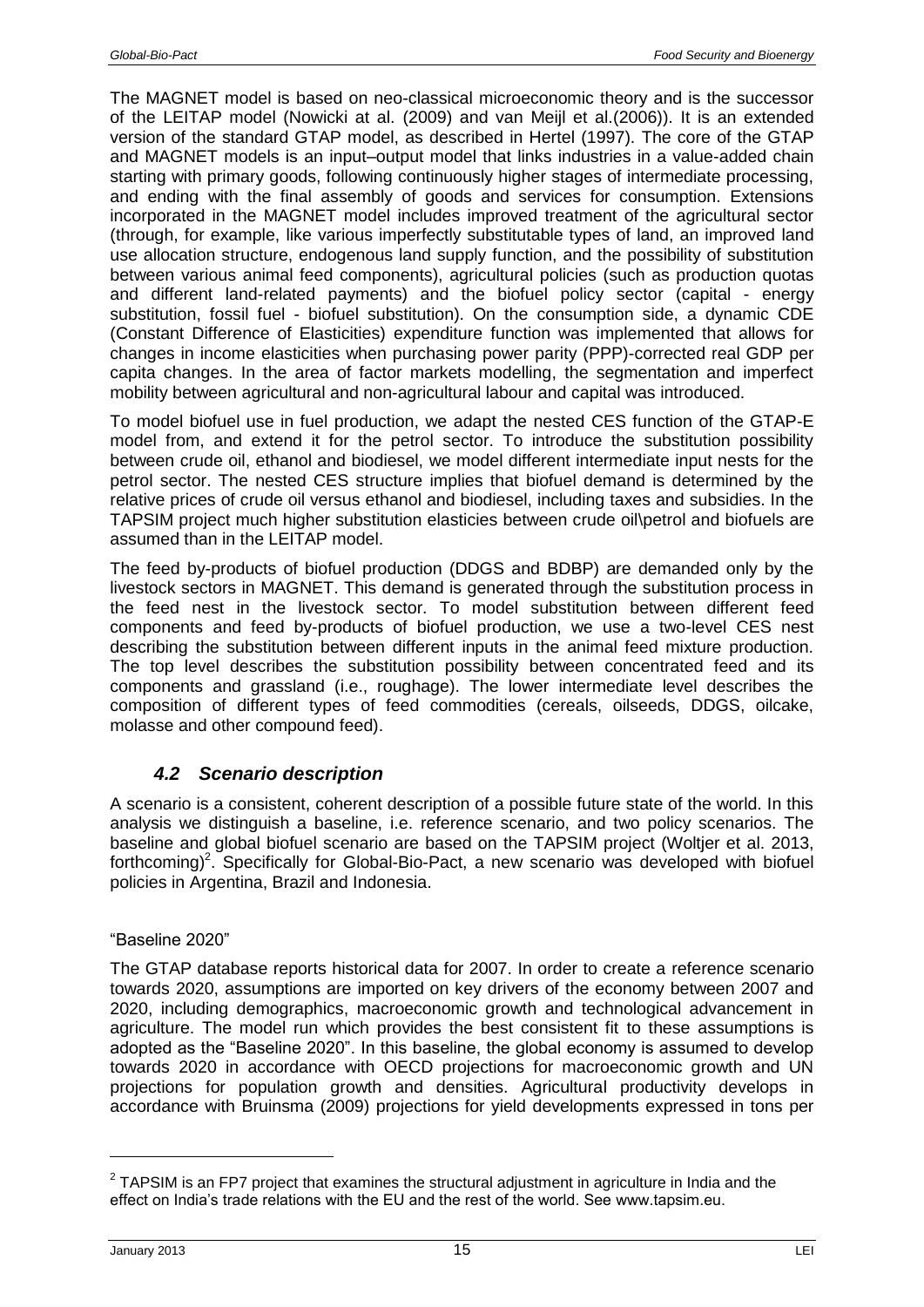hectare, aggregated according to the country aggregation of the IMAGE database. In this illustrative application to analyse the impact of biofuel policies the biofuels production is determined by the simplified assumption that biofuel shares in transport fuel do not change from the initial shares in 2007. The crude reasoning behind this assumption is that biofuels will not become profitable within the 2007-2020 period without stimulating policies. The baseline incorporates rising energy prices, in particular for crude oil, which creates additional demand for biofuel and causes agricultural input prices to rise. Both factors could, in theory, stimulate biofuel production. Figure 6 reports on the key assumptions for exogenous drivers of change in the baseline.

It is important to note that the baseline should not be interpreted as a forecast but rather as a consistent reference for the ex-ante evaluation of policies McCalla and Revoredo (2001). The Baseline 2020 is developed for the specific purposes of the TAPSIM project, which examined the potential impact of a very ambitious blending mandate in India. The model was calibrated with relatively large options to produce biofuel and to substitute crude oil for biofuel. With this caveat, the key baseline values for selected region provide several relevant insights (Figure 2. At the world level, economic growth outpaces population growth by a factor three, which implies that on the average, per capita incomes and purchasing power improve substantially over the projection period. There is an unequal distribution of economic growth across countries, and the specific regions under examination rank among the best performers, with Tanzania and Indonesia raking third and fourth at close distance to India and China.

The growth of agricultural productivity, in particular of crop yields, just exceeds population growth over the projection period at the global level. Yield more or less keep pace with demography for the countries under study except West-Africa. Rising yields could in principle compensate for an expanding population in these regions and if diets remained unchanged, food security could develop at status quo throughout the projections. There is, however, an increase in welfare that goes along with the population trend, and which is associated with acceleration towards a richer diet. The substitution of basic grains to consumption of meat and dairy products will likely result in reduced food availability towards 2020. West Africa, where population growth to 2020 is almost double the projected yield growth, will experience a decline in food self-sufficiency and becomes more dependent on food imports.



**Figure 2. Baseline assumptions for population growth, GDP growth and land productivity for selected regions**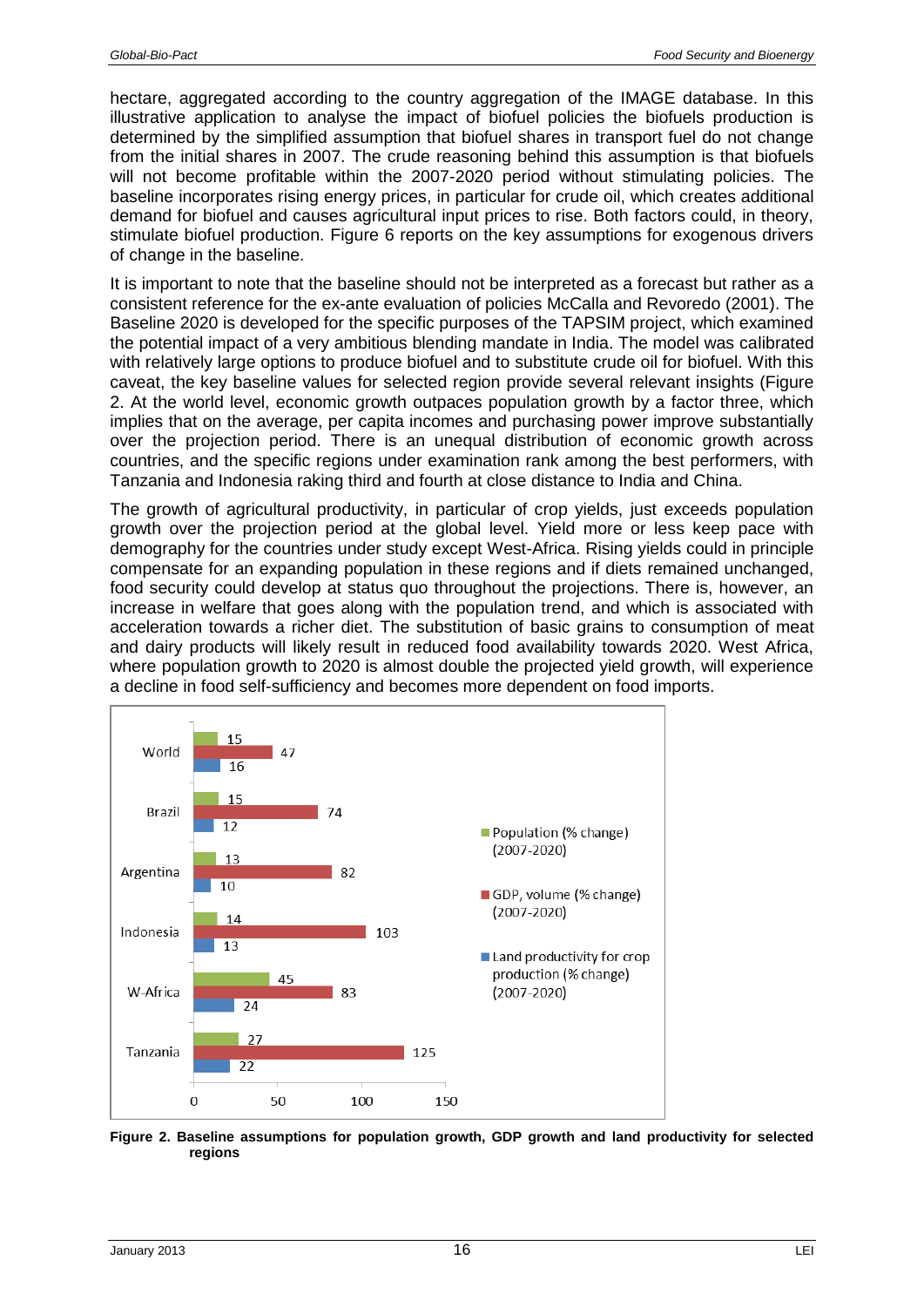#### Policy scenario 1 "Global biofuel scenario" called "Global"

Several regions in the world impose a scheme of targets for biofuel shares in transport use, which provides a substantial demand pull for the production of feedstock and spurs the growth of an international biofuels market. Biofuels are assumed to move across borders without export restrictions but may be charged import tariffs. Price-based allocation mechanisms determine the global specialization patterns for the production of feedstock and biofuels. The "Global" scenario will allow an assessment of socioeconomic effects of global biofuel demand on agricultural development in poor countries, and an indicative assessment of the effects on several dimensions of food security.

| India                    | 10% |
|--------------------------|-----|
| China                    | 15% |
| Indonesia                | 10% |
| Japan                    | 5%  |
| Oceania                  | 3%  |
| South East Asia          | 5%  |
| <b>EU27</b>              | 5%  |
| <b>USA</b>               | 10% |
| Canada                   | 3%  |
| <b>Brazil</b>            | 25% |
| Argentina                | 7%  |
| Rest of Southern America | 10% |

|  | Table 3. Global biofuel scenario: target biofuel shares in transport fuel use (2020) |  |  |
|--|--------------------------------------------------------------------------------------|--|--|
|  |                                                                                      |  |  |

Notes: Biofuel shares in transport sectors also used in the "local biofuel scenario". The biofuels shares are based on Banse et al. (2012). For EU and India lower targets are used as they down-scaled their ambitions. The EU27 recently scaled down its ambition from 10% to 5%. The targets for the Global-Bio-Pact focus countries are: Indonesia: 10% of energy use in transportation in 2025. The target for 2025 is for 17% of energy to come from new and renewable sources, including 5% from biofuels (Wright (2011 a), (2011 b); Argentina: 7% of energy use in transportation in 2025. Minimum 5% blending requirement (on volume basis) for petrol with anhydrous bioethanol and diesel with biodiesel from the beginning of 2010 (Sabarra and Hilbert 2011); Brazil: 25% (Gerber Machado and Walter 2011)

Policy scenario 2 "Global-Bio-Pact domestic biofuel scenario" called "Local"

A second policy scenario is designed specifically for Global-Bio-Pact. Policy-makers in Brazil, Argentina and Indonesia are aware of the potential positive and negative effects of greater biofuels production and use, and place different weights on the importance of realizing the biofuel ambitions. This scenario examines the policy space for improving the food security outcomes in the countries listed as a consequence of a policy change regarding the domestic biofuel share in fuel transport use. This option is formulated as a domestic target where the rest of the world does not engage in additional biofuel policies: (BASE+3).

## <span id="page-16-0"></span>*4.3 Sector and Food security analysis*

This section describes the results of the Local and Global biofuel scenario's. We will concentrate on the effects in the "local" biofuel countries (Brazil, Argentina and Indonesia) and in African countries.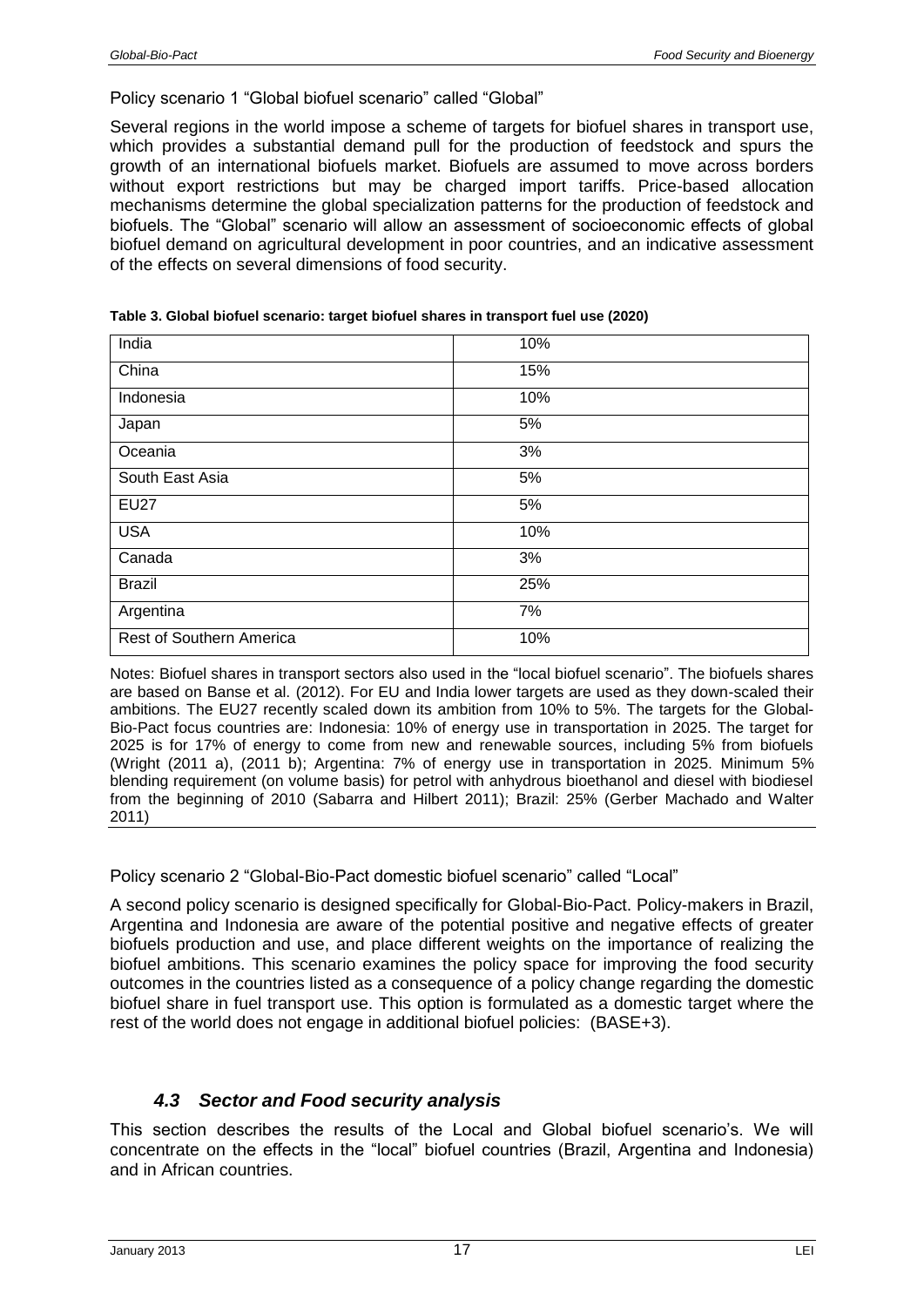#### **4.3.1 Biofuel ambitions**

<span id="page-17-0"></span>This section illustrates the challenges related to the biofuel initiatives by a comparison from the initial and intended level of biofuels and what it means in terms of quantity changes.



**Figure 3. SHARE OF BIOFUELS IN FUEL CONSUMPTION FOR TRANSPORTATION FOR SELECTED REGIONS, 2020**

Figure 3 gives a graphical illustration of the biofuel ambitions and biofuel challenges in the various parts of the world. The challenges can be deducted from a comparison from the biofuel share in 2007 and the ambitions of the biofuel policies. As can be seen, the biofuel shares in most countries are low. Only Brazil (17%), USA (2.6%) and EU27 (2.4%) use biofuels to a substantial degree. For Canada and China some minor initial biofuel shares are observed. In all other regions of the world, the initial biofuel shares are nil to negligible. The biofuel ambitions as intended in China, India but also in Indonesia and Argentina must therefore be qualified as very challenging to realize.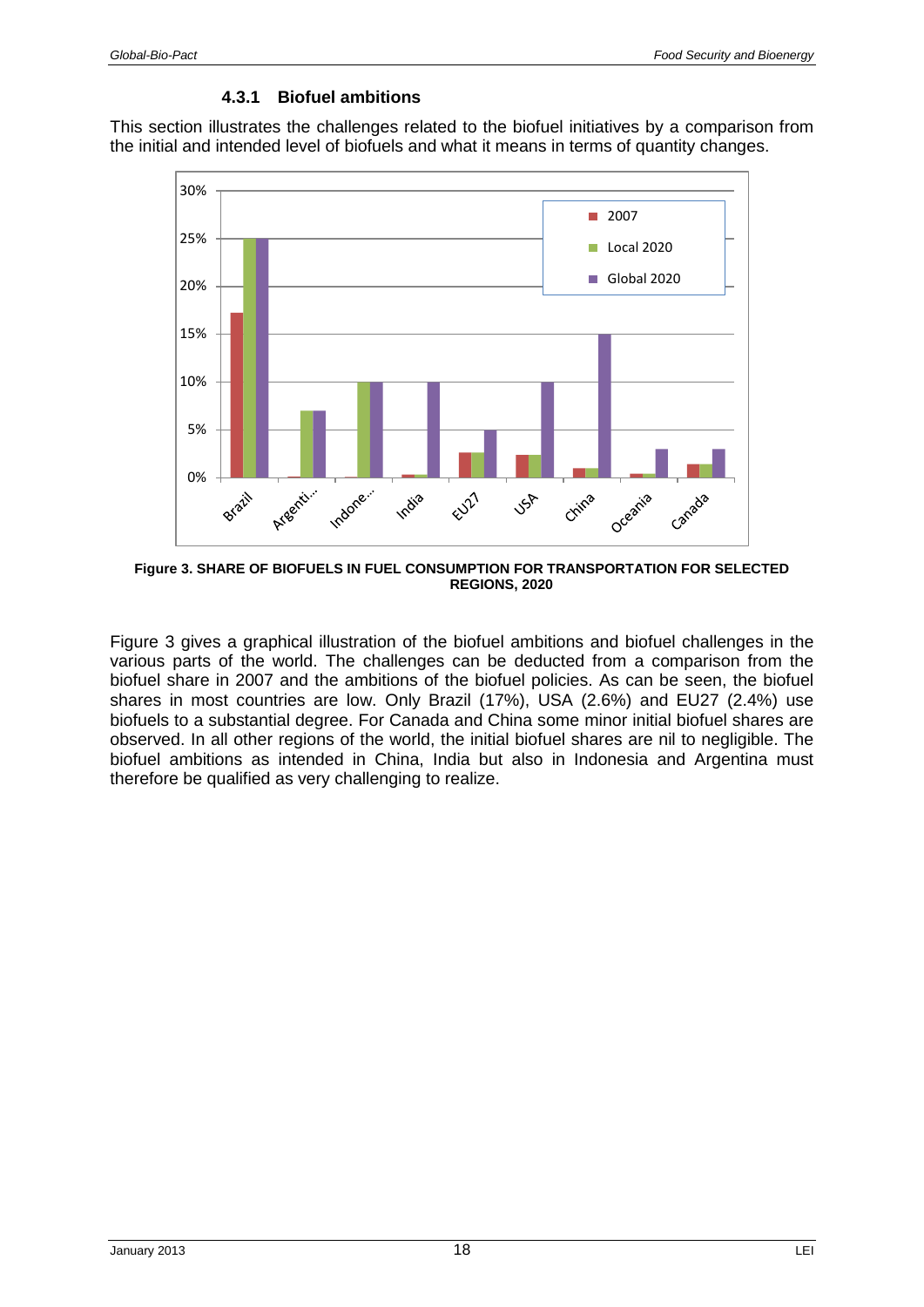

**Figure 4. Biofuel use, change induced by local and global biofuel policies, 2020 (volume, absolute quantity change from situation without biofuel ambition in similar setting)**

Figure 4 shows that in volume terms the biggest challenges are in China and the USA given the large size of their petrol markets and the relatively high level of ambitions. In volume terms the challenge related to the EU27 biofuel target is much lower, now that the EU27 recently scaled down its ambition from 10% to 5%. The volume challenge for India is very challenging as good agricultural land is relatively scarce in India, food demand is high and biomass trade relations are not very well developed.<sup>3</sup> The biofuel challenges in volume terms from a global perspective are moderate in the Local scenario.

### **4.3.2 Food availability: land demand for biofuel crops and agricultural output**

<span id="page-18-0"></span>The countries with more ambitious biofuel targets will depend on producer regions outside their territory for supplying feedstock for first generation biofuels. In the reference scenarios, the EU has a net import position in biofuel crops. South America and the US strengthen their position as net exporters. The impact of biofuels policy on the demand for land is shown. A priori, it is expected that increasing biofuel demand in the EU will increase demand for land in the focus countries where agricultural land can be brought into production.

 $3$  As indicated above, the baseline model is calibrated to bridge the difference between current low levels of use and an ambitious biofuel target.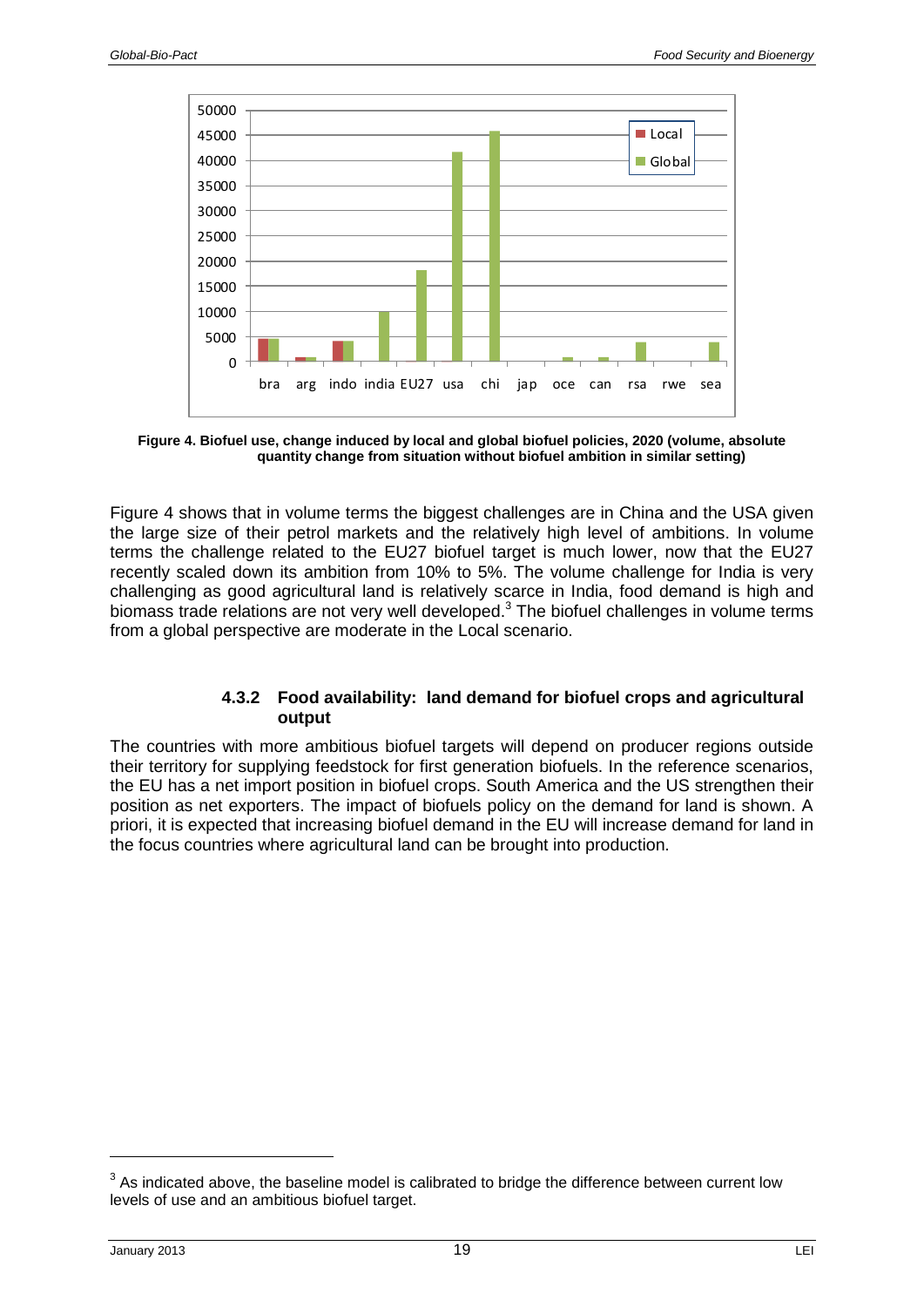

**Figure 5. Impact of biofuels on land use in acres (change from baseline)**

Land expansion at world level is projected 3 million hectares in the Local biofuel scenario and 46 million hectares in the Global scenario. Within the Local biofuel scenario the main impact on land are in the biofuel countries themselves as these countries have capabilities to produce a large part of the biomass themselves and these countries are able to extend their agricultural land by converting savannas or forestry land into agricultural land. There are some land use effects in Central Africa and South Africa. There are no land use effects in North Africa as there is almost no potential agricultural land left in this area.

In the Global biofuel scenario the land expansion is largest in Brazil and the USA. In Brazil there are still quite some opportunities to extend agricultural land and in the USA the pressure is high to extend the agricultural land given their large biofuel ambition. In the global initiatives the land extension in our focus countries is much higher than in the Local biofuel scenario despite the biofuel ambition in their own countries does not change. The land use expansion in Brazil is six times higher than in the Local scenario as Brazil is very competitive and is able to expand their agricultural land use. In Argentina and Indonesia the land use expansion is a factor 3 and 2 higher respectively. The impact on land use expansion in Africa is also large as they start producing biomass for biofuels in the countries with a biofuel ambition. In North Africa there is still no effect as there are no possibilities to increase land in North Africa according to our database. The impact for Tanzania and Western Africa appears limited, but we have to take into account that these are relatively small countries.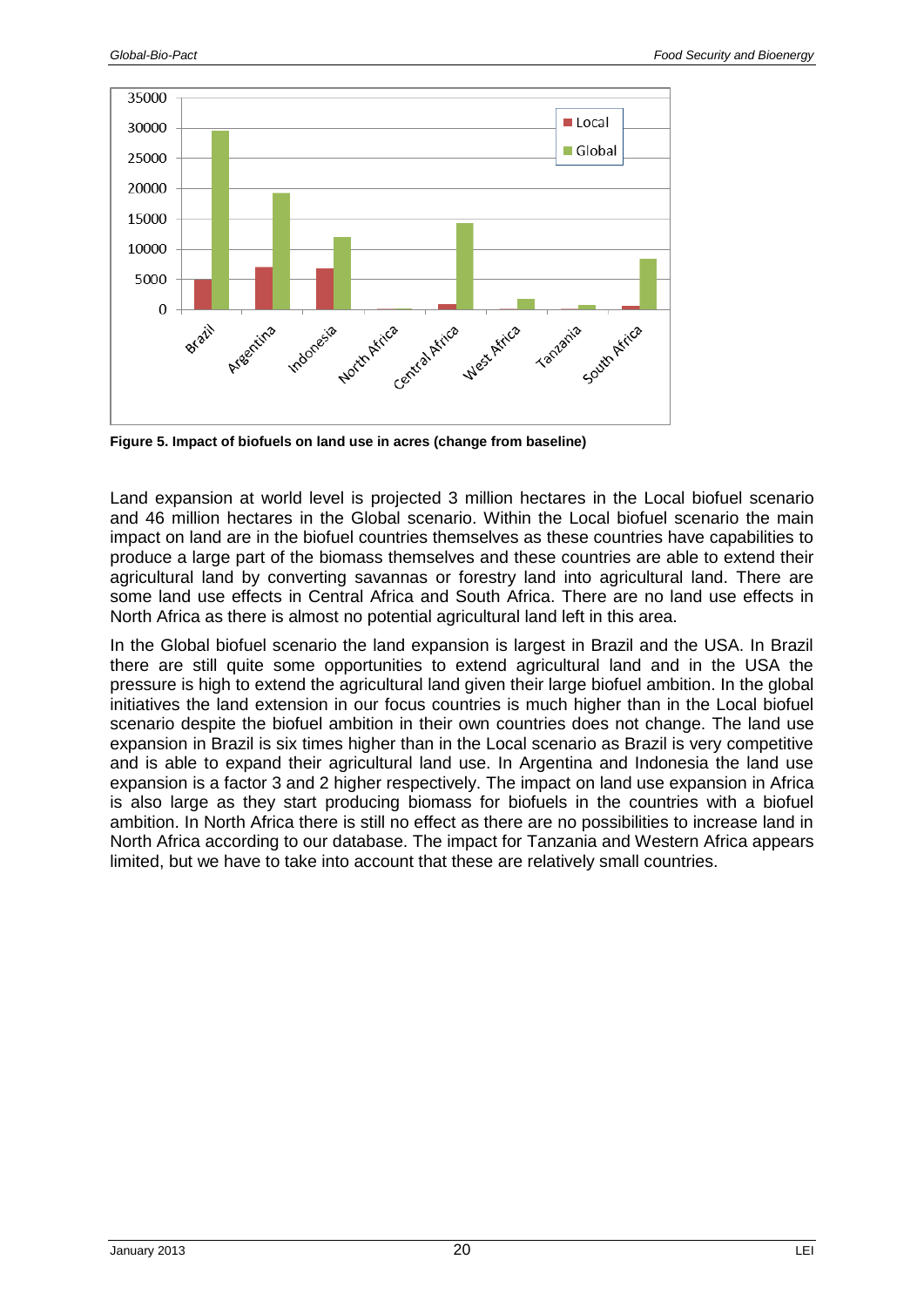|                 |        | World  | <b>Brazil</b> | Argen-<br>tina | Indo-<br>nesia | <b>North</b><br>Africa | Central<br>Africa | West<br>Africa | Tanzania | South<br>Africa |
|-----------------|--------|--------|---------------|----------------|----------------|------------------------|-------------------|----------------|----------|-----------------|
| <b>AGRI</b>     | Local  | 0.1    | 0.1           | 1.4            | 0.9            | 0                      | 0                 | 0.1            | 0        | 0               |
|                 | Global | 0.7    | 0.5           | 4              | 1.6            | 0.4                    | 0.4               | 0.5            | 0.2      | 0.3             |
| Grains          | Local  | $-0.1$ | $-1.2$        | 0.1            | $-0.1$         | 0.1                    | $\mathbf 0$       | 0              | 0        | 0               |
|                 | Global | 14.8   | $-2.8$        | 1.9            | 0.3            | 1.2                    | $\mathbf 0$       | 0.1            | 0.4      | 0.3             |
| <b>Oilseeds</b> | Local  | 1.4    | 0.8           | 3.9            | 6.6            | 0.5                    | 0.2               | 0.2            | 0.6      | 1               |
|                 | Global | 8.2    | 6.1           | 12.4           | 10.7           | 4.5                    | 1.9               | 1              | 2.5      | 3.8             |
| Sugar           | Local  | 0.9    | 5.3           | $-0.6$         | 0.1            | 0.1                    | 0.2               | 0.2            | 0.1      | 0               |
|                 | Global | 9.4    | 19            | $-1.5$         | $-2$           | 0.2                    | 1.7               | 1.2            | 0.4      | 0.1             |

| Table 4. Agricultural production, change in % 2020 relative to 2007 (deviation from baseline) |  |  |  |  |  |  |  |  |  |  |
|-----------------------------------------------------------------------------------------------|--|--|--|--|--|--|--|--|--|--|
|-----------------------------------------------------------------------------------------------|--|--|--|--|--|--|--|--|--|--|

The biofuel targets lead to a modest increase in total agricultural production (AGRI). In the Local scenario the increase at world level is 0.1% and in the Global scenario it is 0.7%. The impact is quite small as biofuel related crops represent only a small share of total agricultural and food production (including food processing sectors such as beverages and tobacco). In the Local scenario the impact is highest in Argentina followed by Indonesia and Brazil. The relative impact in Brazil is rather limited as they have already a high initial biofuel share and related industry. In the Local scenario the impact is highest for oilseeds as both in Argentina (soybeans) and Indonesia (palm oil) this is the main feedstock. The increase in world production of sugar is largely driven by Brazil. The impact on world grains is negative in the local scenario as this feedstock is not the main feedstock for biofuels in the selected biofuel countries and this feedstock is competed away by feedstock (oilseeds, sugar) used for biofuels.

In the Global scenario world grain production increases with 15% which is mainly driven by increased maize production in the USA. Global oilseed production increases with 8% and this is driven by production in Argentina, Indonesia and Europe (oilseeds). Global sugar production increases with almost 10% and is driven by an increase in sugar production in Brazil with almost 20%. In general feedstock production for biofuels also increases in Africa. Oilseeds (jatropha) is the key feedstock in Africa and production increases with about 4% in North and South Africa, about 2% in Central Africa and Tanzania. Sugar production increases with almost 2% in Central Africa and 1% in West Africa.

In Brazil and Rest of America production growth exceeds the increase of land under biofuel crops in most scenario settings. As land is the scarce factor land prices increase relatively to other factor prices and farmers will intensify their production process by using more labour and capital. This causes an increase in land productivity. In countries such as Brazil and other South American countries where there is still land available to put into agricultural production this effect will be less than in countries that have almost no additional land to take into production (this effect is partly due by our land supply curve, see Meijl et al. 2006).

## **4.3.3 Food accessibility: producer and consumer food prices**

<span id="page-20-0"></span>The backdrop for our analysis of price impacts is that in the baseline real world prices for food and agricultural products fall at an annual rate of 0.5% over the projection period. This is caused by an inelastic demand for food in combination with a high level of productivity growth. The projected expansion of supply in Brazil and high income countries pushes prices downward. This result confirms a long term trend of the past decades, and would suggest that food over time becomes generally more accessible to the poor and vulnerable. Recently, however, arguments have been raised on reversals of this trend under the influence of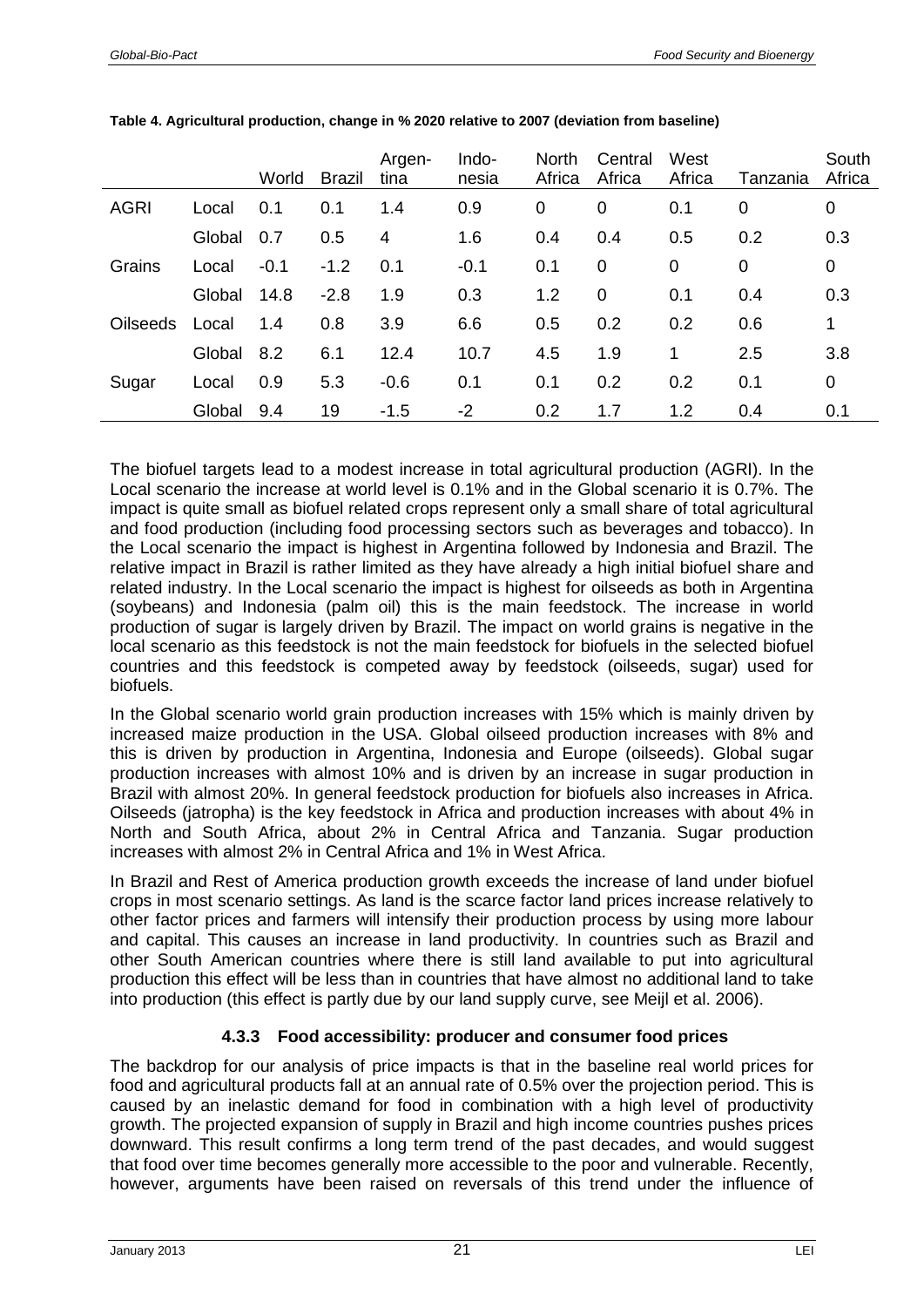population growth, diet change, depletion of natural resources, yield variation under altering climatic conditions, as well as first generation biofuels (Nelson 2009),(Godfray et al. 2010). Economist disagree what are the main causes of this recent price increase (e.g. weather) and whether this recent increase in agricultural prices is a temporary or structural change (see, Meijerink et al. 2011).

A priori, an expansion in the demand for biofuels is expected to lead to increases in food prices. As land is a relatively scarce resource, the extra land required to increase crop production for biofuels comes at a higher price. The higher crop price is transmitted to food prices either through direct input costs (e.g. grain) or through indirect input costs (e.g. feed grain costs that affect the price of meat).

The increased biomass demand by the higher biofuel ambition leads to higher agricultural prices. The impact on total agricultural prices is limited as biomass for biofuels is still a small share in total agricultural output. The impact of the Local scenario on world prices is limited. Relative to the Global scenario the volume involved is much lower and the selected countries can produce a large part of the required biomass themselves. The impact on the price of oilcakes is negative as a lot of this by-product is produced and oilseeds (soy, palm) is the main feedstock in the Local scenario. The large supply of this by-product provides downward pressure on prices at the feed market.



**Figure 6. Change in world market prices (% change) (2020 relative to baseline)**

In the Global biofuel scenario the impact on world prices is much higher. The global gasoline and biodiesel prices increase by 12% and 3%. Feedstock prices of grains, sugar and oilseeds increase all with about 3%. The prices of the by-products DDGS and oilcake decrease with about 15% and 10% respectively. The crude oil price decreases slightly with about 2% as demand for crude oil decreases as it is substituted by biomass. The price increases are lower than in e.g. Banse et al (2008) or (2012). One of the causes is the high elasticity of substitution between crude oil based petrol on the one hand and biodiesel\ethanol on the other hand.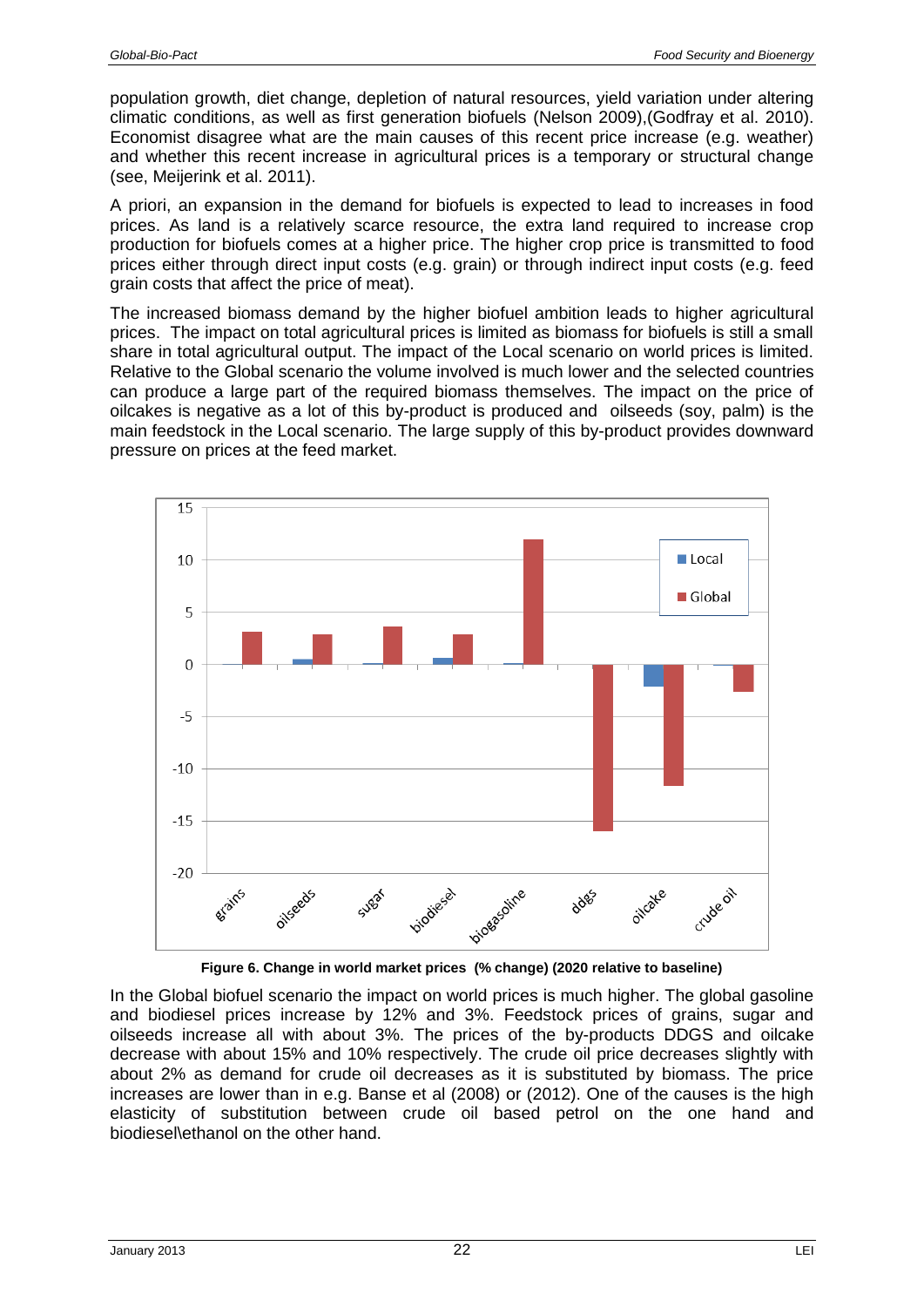### **4.3.4 Food accessibility: farm income and wage earners**

<span id="page-22-0"></span>In this section the perspective is shifted from availability and prices at the national level to the consumption side. Household income determines the room for expenditures; poor consumers in developing countries spend 60% of their income or more on food expenditures. Both climbing food prices and declining income may cause food to become less or more affordable. As poor and vulnerable households live on small surpluses and few assets to cushion crises situations, small income declines could mean a substantial marginalization of people's livelihood. In our framework of analysis, wages and farm earnings are employed as indicators and combined with food price changes to assess the impact of biofuels on the accessibility of food.

With increasing land and food prices, the a priori expectation is that biofuels will lead to a small reduction in food consumption in developing countries. The table reports on the overall impact of the global biofuels policy on food consumption (measured in changes in quantities, valued in constant prices).

We first analyse the impact of biofuels on food consumption. With increasing land and food prices, the a priori expectation is that biofuels will lead to a small reduction in food consumption in developed and developing countries. Table 5 reports on the overall impact of the EU biofuels policy on food consumption (measured in changes in quantities, valued in constant prices).

|                          |                           |  | World Brazil Argentina Indonesia Africa Africa Africa Tanzania Africa | North Central West |              | South   |
|--------------------------|---------------------------|--|-----------------------------------------------------------------------|--------------------|--------------|---------|
|                          | $Local -0.02 -0.02 -0.21$ |  | $-0.44$                                                               | -0.03 -0.02        | $-0.01$ 0.00 | $-0.01$ |
| Global -0.26 -0.05 -0.13 |                           |  | $-0.35$                                                               | -0.27 -0.45        | $-0.14$ 0.05 | 0.03    |

#### **Table 5. Private food consumption under alternative biofuel policies (% change relative to base scenario)**

Table 5 shows that increased use of biofuels leads to small reductions in food consumption in countries that imply biofuel policies in the Local scenario. The impact are largest for Indonesia (-0.4%) and Argentina (-0.2%). For Brazil the impact is lower as they have already a large and competitive biofuel sector and the increased targets can more easily be met. The impact of the Local scenario on the rest of the world is limited as the increased amount of biofuels is limited and countries can meet a part of it with domestic production. The impacts in Africa are small.

In the global scenario the impact is higher at the global level but still not very high for total food consumption. Total Food consumption reduces with 0.3%. reduction. The reductions stay low in Brazil and are a bit less in Argentina and Indonesia than in the Local scenario. The latter is caused by higher export prices and therefore earnings for these agricultural exporters. For North and central Africa the results are negative with 0.3 and 0.5% respectively. Drivers are on the one hand are the higher food prices and on the other hand the lower crude oil price. The latter is important as these regions are relatively large exporters of crude oil. Lower oil prices reduce income in these countries which leads to lower consumption. For Tanzania and South Africa the effects are small but surprisingly positive. Key is that these regions are net exporters of agricultural products and importers of crude oil. The terms of trade improve and therefore the income in these countries increases.

Farm incomes are important as driver of food security in the rural areas because most farmers produce insufficient amounts of food to sustain the food needs in the household. Most farmers buy more food than they sell on the market, i.e. they are net buyers of food. Table 6 indicates that biofuel policies are beneficial for farm income (value added is used as a proxy). In the local scenario especially the farm incomes increase in the countries that imply the biofuel mandates. In the global biofuel scenario the increase in farm income in the biofuel crops (cereals, oilseeds, sugar) is about 12% globally. The farm income increase in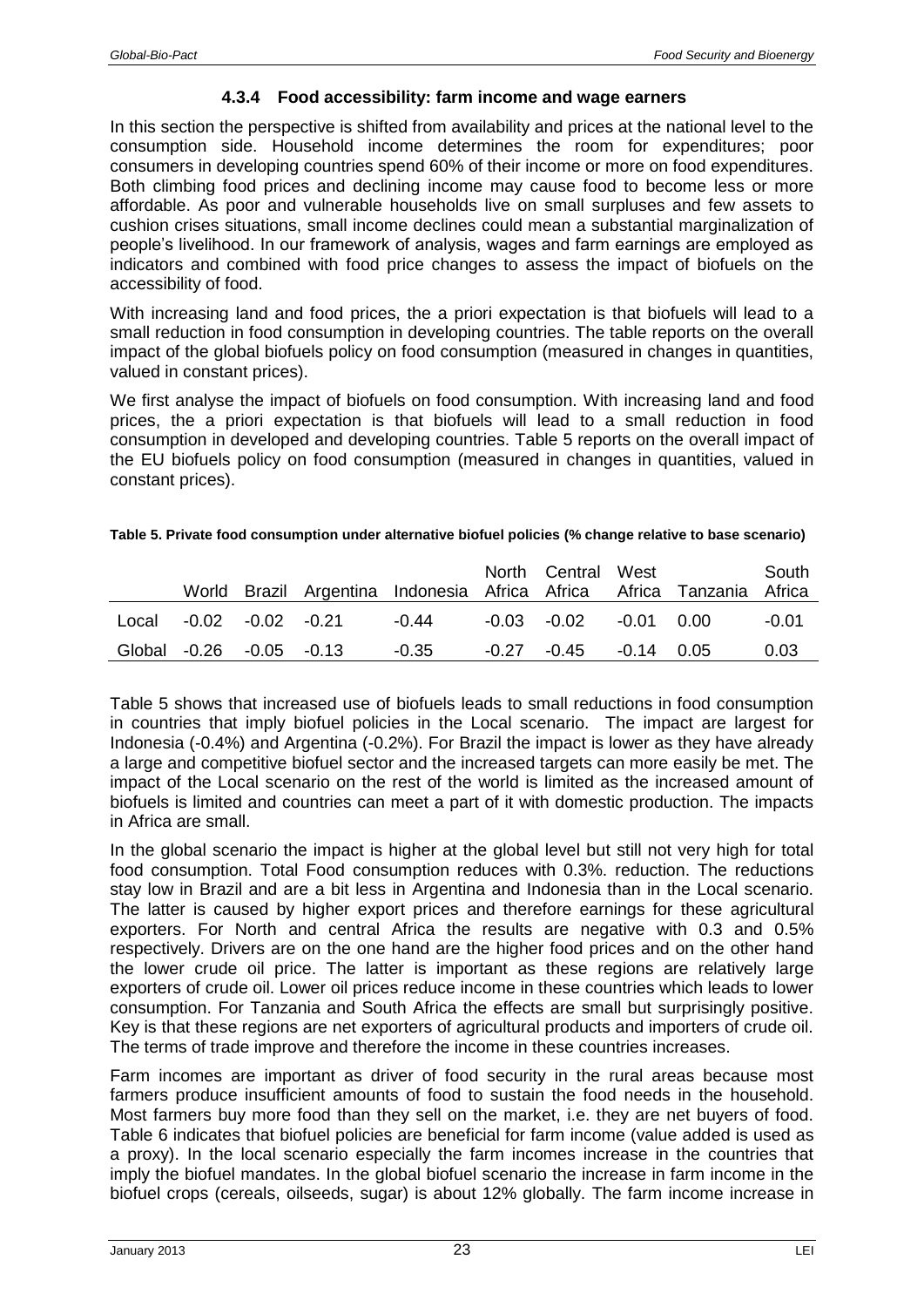Brazil, Argentina and Indonesia is in line with this. The impact on the African countries which note engage themselves actively in biofuel policies see a modest increase of about 1.5% in terms of farm income in the biofuel crop sectors.

|                |        | World | Brazil | Argentina | Indonesia | North<br>Africa | Central<br>Africa | West<br>Africa | Tanzania | South<br>Africa |
|----------------|--------|-------|--------|-----------|-----------|-----------------|-------------------|----------------|----------|-----------------|
| <b>Biofuel</b> | Local  | 0.7   | 2      | 3.3       | 7.3       | 0.1             | 0.1               | 0.2            | 0.2      | 0.2             |
| crops          |        |       |        |           |           |                 |                   |                |          |                 |
|                | Global | 11.7  | 9.7    | 12.5      | 12.5      | 1.5             | 0.2               | 1.4            | 1.4      | 1.2             |
| AGRI           | Local  | 0.2   | 0.7    | 1.9       | 1.6       | 0.1             | 0                 | 0.1            | 0.1      | 0.1             |
| <b>PRIM</b>    | Global | 3.1   | 3.5    | 7.6       | 3.3       | 0.8             | $-0.2$            | 0.8            |          |                 |

|  |  |  | Table 6. Total income per sector at market prices (% change relative to baseline, 2020) |
|--|--|--|-----------------------------------------------------------------------------------------|
|--|--|--|-----------------------------------------------------------------------------------------|

Next to farm income the wage rates of unskilled labour is important as these might be an indication of p0or people without a farm.

#### **Table 7. Wages for unskilled labour in the agri-food sector (% change) (2020, relative to reference scenario)**

|                       |  | World Brazil Argentina Indonesia Africa Africa Africa Tanzania Africa | North Central West                   |          | South |
|-----------------------|--|-----------------------------------------------------------------------|--------------------------------------|----------|-------|
| Local 0.05 0.2 0.67   |  | 0.51                                                                  | $0.01 \quad 0 \quad 0.04 \quad 0.06$ |          | 0.03  |
| Global 0.71 1.18 3.89 |  | 1.52                                                                  | $0.14 - 0.39$                        | 0.48 0.7 | 0.4   |

The segmented market assumption within the MAGNET model implies that wage development between agricultural sectors and other sectors within the economy can be different. A farmer or worker that is skilled in agriculture cannot easily switch to jobs in manufacturing and services as he lack these skills and it takes time to learn other skills. In this biofuel example something "good" happens to the agricultural sectors by an increased demand for their products and this implies that the intensively used specific factors such as land and unskilled labour benefit relatively more. Table 7 shows that the wages of unskilled labour increase in the agricultural sectors whereas they are almost stable in the manufacturing and service sectors. Workers in the agricultural sectors benefit .

In our framework of analysis, wages of unskilled workers are employed as indicators and combined with food price changes to assess the impact of biofuels on the accessibility of food

|                       |        | World   | Brazil  | Argentina | Indonesia | North<br>Africa | Central<br>Africa | West<br>Africa | Tanzania | South<br>Africa |
|-----------------------|--------|---------|---------|-----------|-----------|-----------------|-------------------|----------------|----------|-----------------|
| Agri-<br>unskilled    | Local  | $-0.01$ | 0.00    | 0.02      | $-0.05$   | 0.00            | 0.01              | 0.02           | 0.01     | 0.02            |
| labour                | Global | $-0.43$ | 0.02    | 1.09      | 0.18      | 0.03            | 0.11              | 0.25           | 0.21     | 0.23            |
| Non-Agri<br>unskilled | Local  | $-0.06$ | $-0.20$ | $-0.65$   | $-0.56$   | $-0.01$         | 0.01              | $-0.02$        | $-0.05$  | $-0.02$         |
| labour                | Global | $-1.14$ | $-1.16$ | $-2.80$   | $-1.34$   | $-0.11$         | 0.50              | $-0.23$        | $-0.49$  | $-0.17$         |

#### **Table 8. Purchasing power indicators**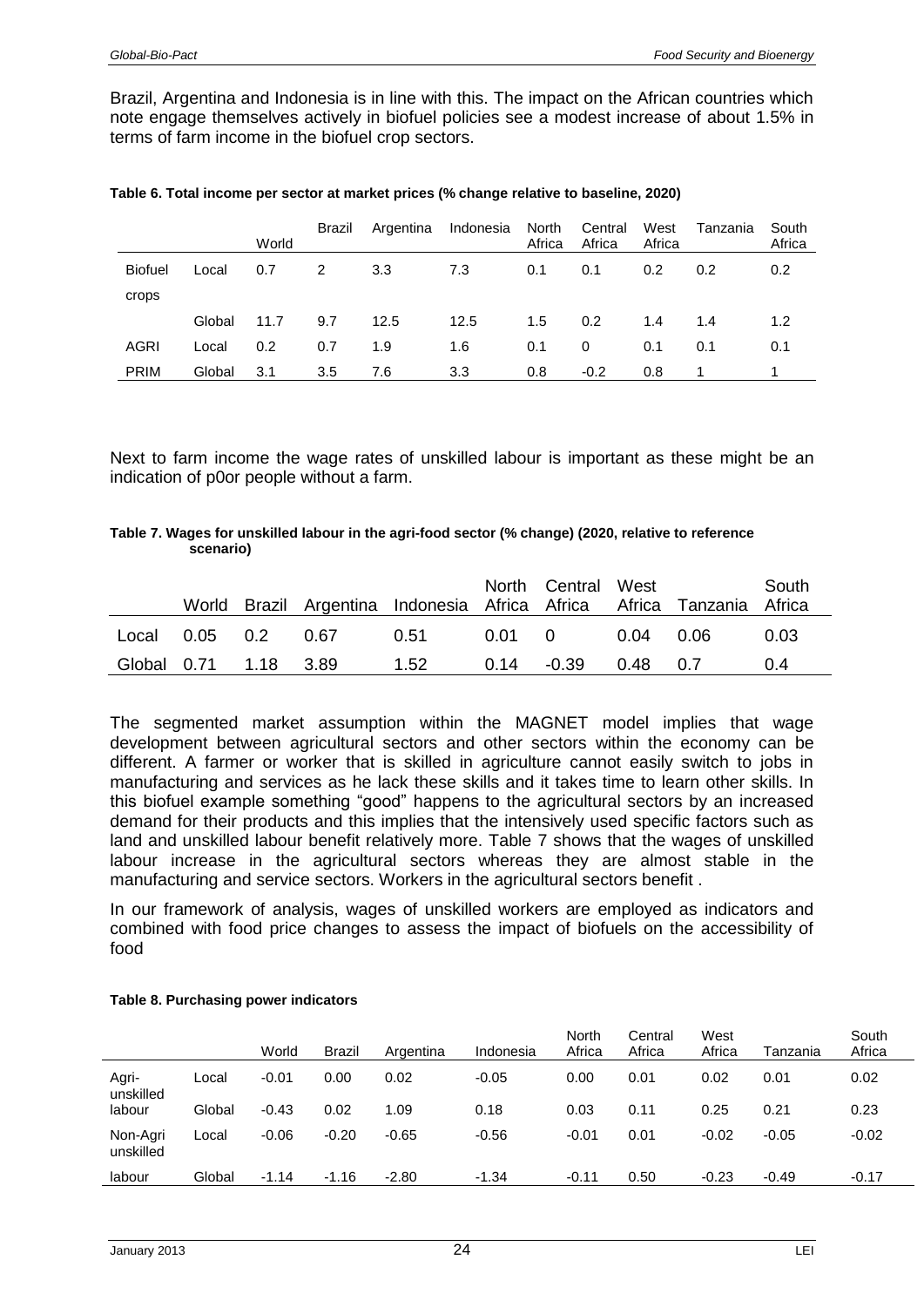Note: Purchasing power indicator is computed as the % change in wages for unskilled labour in agriculture or non-agriculture minus the % change in primary agricultural consumer prices.

Table 8 confirms the earlier results that the food purchasing power of unskilled labour that work within agriculture increase and decrease for people in other sectors

#### **4.3.5 Macro-economic performance**

<span id="page-24-0"></span>The GDP effects are slightly negative at world level. Biofuel policies imply that fossil based technologies are replaced by biomass based technologies. At the moment most biofuel based technologies are not competitive which from an economic point of view means that you replace an efficient technology by a less efficient technology. This leads to lower GDP as resources are allocated less efficiently. The GDP impacts are most negative in countries, such as Argentina and Indonesia, which imply the biofuel policies and where the biobased technologies are not competitive. In Brazil the GDP impact is slightly negative in the Local scenario and positive in the Global scenario. The first is due to the fact that biobased fuels in Brazil are competitive with fossil based fuels and therefore the negative impact on GDP is limited. The positive GDP effect is caused by a terms of trade improvement by higher agricultural prices. The impact of the Global biofuel directives is slightly negative for most African countries. For North and central Africa the results are slightly negative. Drivers are on the one hand are the higher food prices and on the other hand the lower crude oil price. The latter is important as these regions are relatively large exporters of crude oil. Lower oil prices reduce income in these countries. For Tanzania and South Africa the effects are small but surprisingly positive. Key is that these regions are net exporters of agricultural products and importers of crude oil. The terms of trade improve and therefore the income in these countries increases.



**Figure 7. GDP volume (% change) (2020, relative to baseline)**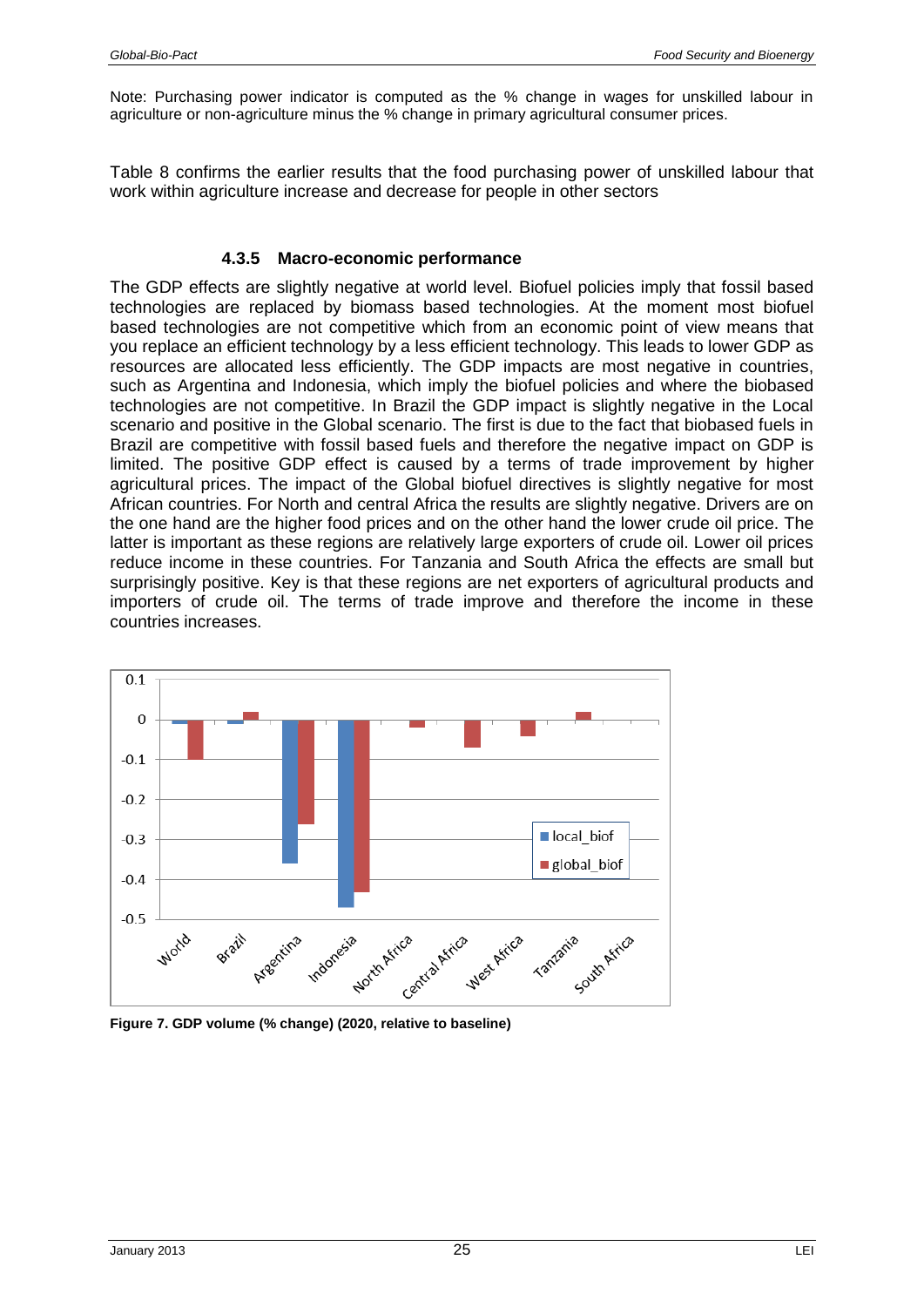# <span id="page-25-0"></span>**5 Limitations of the CGE analysis**

The above analysis uses a highly aggregated framework to indicate the impact of biofuel policies on food security at various levels. Of the impact pathways described, resource competition and income effects are aptly covered in this framework. The distributional analysis is basic, as price and income effects are related to a single representative household per country or region only. The analysis encompasses in the aggregate the net position with respect to production and consumption i.e. whether the household is a net producer or consumer. A net producer has a food surplus to sell for cash income on the market . A net consumer or produces insufficient food for home consumption and therefore relies on markets for food purchases. The analysis returns a budget share for food of the representative household. As the food share in the budget rises to 50% of all spending or more, households become particularly vulnerable to rising prices.

The first limitation on the model-based assessment that second generation biofuels are not taken into account. Further research on global biofuels policies and higher blending shares, together with 'second generation' biofuel technology will further inform research into the competing demand for food, feed and fuel uses. A related comment relates to the treatment of technical change which is largely exogenous to the system while it is one of the most important drivers. An alternative approach would be to endogenice technological change by an explicit treatment of R&D sectors or price induced technological change. Furthermore, sustainability criteria are not explicitly taken into account.

The second limitation concerns the inability of current CGE models to capture nutritional aspects (Rutten and Chant, 2012). This is not only important from the perspective of obtaining more realistic outcomes on quantities consumed (there is, for example, a biological constraint on what humans can physically stomach, which is a stronger constraint than those imposed by the Engel properties), but also important from the perspective of diet quality. To date, the CGE models that have looked at nutrition (including, for example, the global model by have narrowly focussed on dietary quantity (i.e. caloric intake) which has less correlation with nutrition-related chronic diseases (such as cardiovascular disease and cancers) than dietary quality (i.e. nutritional composition in terms of, for example, fat and micronutrient content).

Opening up the consumption basket in terms of nutrient content will enable identification of changes to nutrient adequacy of diets that may result from changes in the wider economy (monitoring function) and so where policy action may be needed. Several authors have identified this as a key area of research need in view of rising and increasingly volatile food prices and the need to redirect the diet transition. A nutrition module will incorporate detail on nutritional aspects of quantity (calorie content) and quality (nutrient content) of food items into the model. The module will account for the difference between the purchase and consumption of food. The nutrition module can take the form of a matrix incorporating nutritional aspects per unit of food consumption for all food items in the GTAP database.

In particular in periods of prolonged food price spikes, as we have seen in 2007-08 and 2010-11 households will need to find ways to sustain themselves through the crisis. Among the coping mechanisms that have been observed are reduced spending on high-value foods such as meat and dairy, fruit and vegetables, processed products. Divert food expenditure to more basic foods such as grains and legumes. A tentative observation from the recent food crises is that most of the world's undernourished population ultimately defended calorie intake, apart from people in particular areas with localized catastrophic shortages. The brunt of the impact of price spikes was the reduced intake of more nutritious foods, depriving hundreds of millions of people from key nutrients. The intake of macronutrients (calories) was rather stable at the expense of micronutrients including vitamin A, iron and zinc.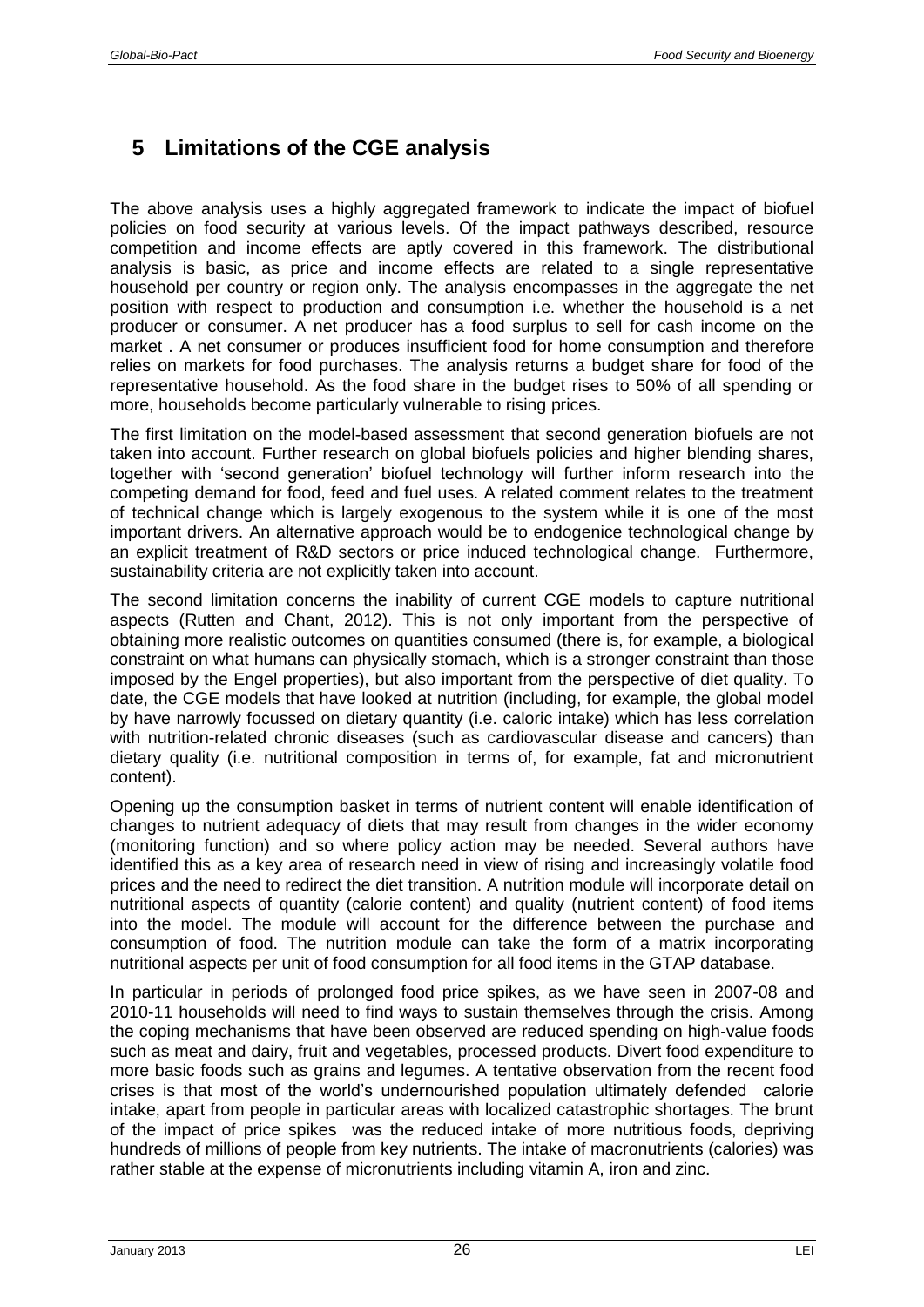The third major limitation is the lack of coverage of determinants in relation to the stability of food security outcomes at the household or individual level. As was argued in section 2, food price volatility is a growing concern for the livelihoods of vulnerable households. The contribution of biofuels policies and investments on swings in food price is typically not covered by the modelling framework proposed, which then requires additional assessments. Moreover, the assessment framework is of limited value for an evaluation of the coping mechanisms of vulnerable households under biofuel-induced compromises to food access. At best, a diversification of the income base can be derived from the analysis. Additional data collection and analysis will be needed to examine the stability of livelihoods. Florin et al. (2012), for example, analyse with survey data how biofuels increase income source diversity of smallholder or family farmers. They find that the additional income source supports current risk management strategies. Florin et al. propose to collect data on the Simpson's diversity index of revenue,<sup>4</sup> on labour inputs and labour use efficiency (days per year; revenue per day); and on purchased inputs and purchased input use efficiency (revenue per year; revenue growth rate).

The fourth limitation relates to the mutual relation between biofuel/energy development and long term price developments. The push for biofuel development will be strong when fossil fuel prices are elevated, under the influence of rates of demand growth that outstrip discovery rates of new fossil fuel supplies. Other factors are conflict and geopolitical forces. A key concern is that high prices for crude oil are in themselves a critical of food insecurity: agricultural production costs climb (Solano-Hermosilla, Silvis, and Woltjer 2010) and, more important, general inflation (CPI) pressures erode purchasing power. Given the effect on real income and expenditures, we can identify the budget share of energy (whether for cooking, heating or transport) of vulnerable consumers as a factor that drives the weight of this particular impact pathway. Note the importance of distribution policies in the background. Agricultural input costs and household energy costs are subsidized in key food insecure regions (India and other countries in South Asia), which reduces the budget share of energy.

# <span id="page-26-0"></span>**6 Conclusion**

The relations between first generation biofuels and food security require careful examination, which take into account the idiosyncratic conditions surrounding a planned investment or policy that aims to advance the use of biofuels. From an economic perspective, there are at least four possible impact pathways that connect biofuels to their impact on food security. The pathways relate to land competition, impact on short and long term developments in food prices, impact on farm income and macroeconomic performance. Based on a limited qualitative assessment of these individual pathways, it is concluded that the direction of impacts on food security is not a priori clear. A basic framework is introduced for an encompassing analysis, and applied to a set of targets for biofuel share in fuel use for the purpose of illustrating the mechanisms at play. A preliminary conclusion from the illustrative exercise is that the level of biofuel ambition alone provides insufficient grounds to analyse their impact; the socioeconomic setting (e.g. a policy framework aimed more at global trade integration or self-sufficiency in the region) that forms the backdrop for a biofuel policy is a key determinant of the impact of the biofuel policy on agricultural markets and global food security.

Diversity index = 
$$
1 - \sum_{i=1}^{n} I_i^2
$$

<sup>&</sup>lt;sup>4</sup> The Simpson's diversity index of revenue (subsequently referred to as diversity index) (Simpson, 1949) is calculated as follows where I refers to the fraction of total revenue from activity i and n is the

number of revenue earning activities. The index takes values between zero and one where zero indicates no diversity (one source of revenue).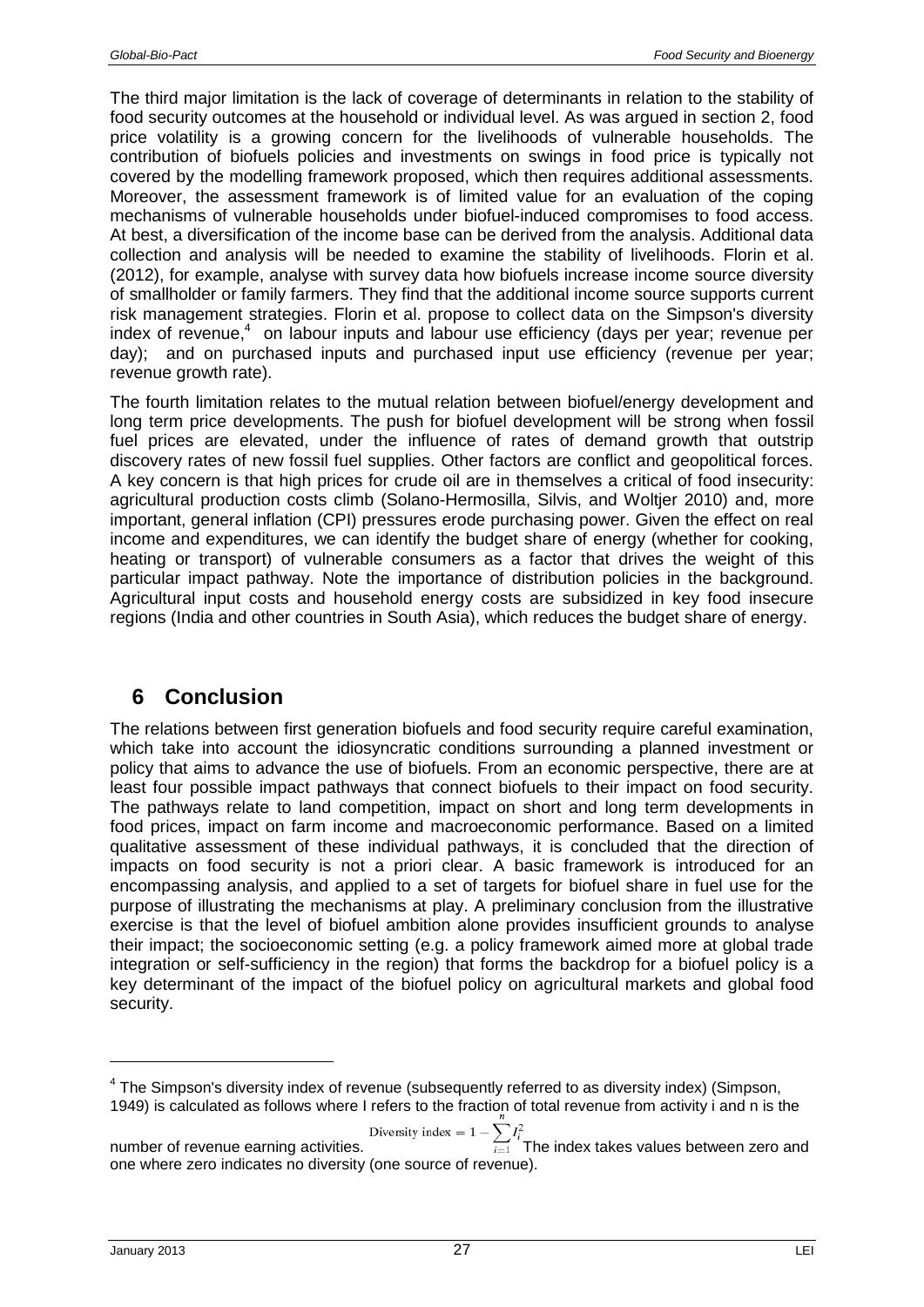An illustrative analysis using a global modeling framework project shows that a global biofuels policy could contribute to upward pressure on land and food prices in several developing regions. While global price and land use effects appear to preclude a negative evaluation on food security, there are several positive in-country effects that call for further specification and analysis.

The focus countries of the analysis (Brazil, Argentina and Indonesia) and several African regions will expand land use and biofuel production in response to a strong demand on the world market, as simulated by ambitious targets for biofuel use in the largest economies of the world. The land use implications are substantial: competitive Brazil produces six times beyond its local use. Its production expansion is based on an expansion of agricultural land use and on increasing productivity. In Brazil, Argentina and Indonesia the land use expansion is a factor 6, 3 and 2 higher respectively than required for an ambitious national biofuel target. The impact on land use expansion in Africa is also large as they start producing biomass for biofuels in the countries with a biofuel ambition.

There are several arguments to underpin the consistency of these observations. First, there is an unused global land supply which is assumed to accommodate rising feedstock demand. Second, biofuel policies raise world feedstock prices, which induce intensification and technical change into the agricultural sector. The analysis suggests not only that technological change is a strong determinant of the overall impact of biofuels, but also that raising biofuel ambition may induce an acceleration of agricultural innovation. Third, biofuels potential is evaluated in the analysis against the backdrop of given crude oil prices; depending on the settings – in particular the assumed GDP growth – price incentives and market dynamics come a long way in promoting the development of a biofuel sector without policy intervention.

The combined impact of the price and income effects from a biofuels policy on food security can be assessed with the framework presented on various levels, from global food availability to national self-sufficiency and household-level affordability. The results suggest that an ambitious set of biofuel targets could structurally raise global crop prices by 3% in 2020, on top of an already elevated price level in the 2007 reference year.

A shortcoming was listed in terms of the limited scope to address (excessive) price swings and fluctuations in income, which are main determinants of the risk of falling into a state of hunger and malnutrition. Given the wide scope and multiple dimensions of the food security concept, a comprehensive framework is needed that covers all pathways and a broad set of indicators. Improved insight into nutritional impact – a basic determinant of food utilization – is a first priority for extending the framework towards maximum relevance for decisionmaking on food security. However, even to incorporate the impact pathways for food availability and food accessibility requires substantial progress the current state of the art. Starting from the existing and already advanced modelling framework, which integrates economics and biophysical perspectives on the food and energy systems, the following elements could be thought of as useful additions:

*1. The evaluation of the potential of bioenergy and biofuel to promote rural development.* The impact of bioenergy on income generation and therefore food (in)security depends partly on the production technology employed, and the institutional setting. The analytical framework would need to incorporate how the bioenergy supply chain is integrated into agricultural, social and economic systems. Large scale biofuel investments may enhance growth and poverty reduction despite some displacement of food crops by biofuels. Benefits depend on the production system, labour-intensity and the land rent scheme. Technology spill-overs will need to be assessed, as these have been identified as major contributors to positive growth effects, also for making growth inclusive. Further the analysis should incorporate a valuation of by-products to improve the representation of market incentives, and consider non-linear approaches to technological change.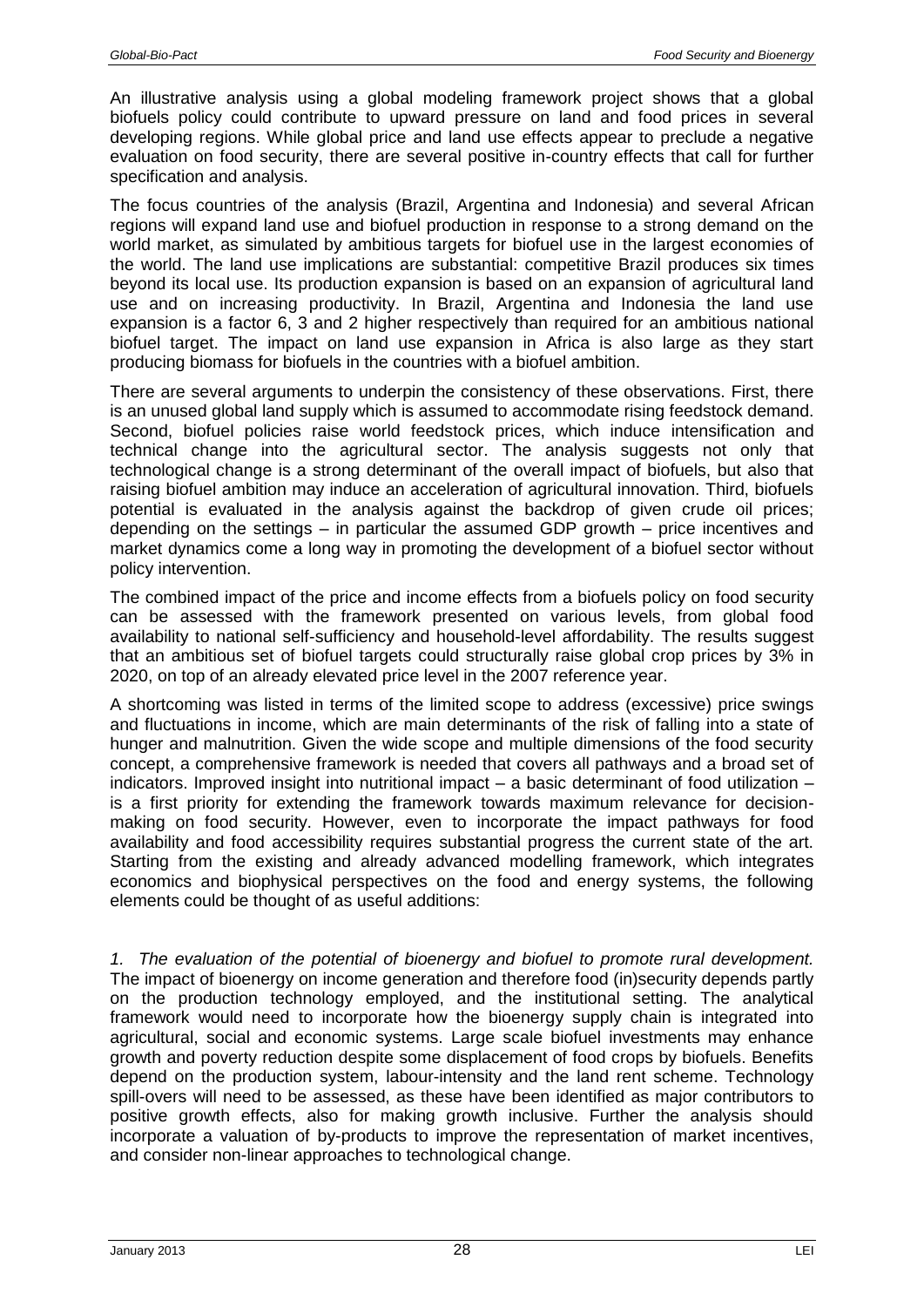*2. Capture nutritional aspects, both for long term and short term implications*. The individual and household level food security indicators presented in the paper can be strongly improved by providing more detailed impact assessments for typologies of households. Two other challenges appear at least as prominent. First, there is a need to open up the consumption basket in terms of nutrient content in order to enable the identification of changes to nutrient adequacy of diets. Modelling frameworks should move beyond dietary quantity (calories) towards quality (i.e. nutritional composition in terms of, for example, fat and micronutrient content). A nutrition module can take the form of a matrix incorporating nutritional aspects per unit of food consumption for all food items in the database of the MAGNET model. Second, the assessment framework is of limited value for an evaluation of the coping mechanisms of vulnerable households under biofuel-induced compromises to food access. At best, a diversification of the income base can be derived from the analysis. Complementary assessment frameworks are required to address the stability and risk dimensions of food security in relation to biofuels.

Notwithstanding the obvious merit of a macro-level modelling framework of analysis, a breadth of field survey and micro-level analysis is required to unravel the implications of biofuels for rural economic development and household livelihood.

## <span id="page-28-0"></span>**Literature**

- Arndt, Channing, Rui Benfica, Finn Tarp, James Thurlow, and Rafael Uaiene. 2010. 'Biofuels, Poverty, and Growth: A Computable General Equilibrium Analysis of Mozambique'. *Environment and Development Economics* 15 (01): 81–105. doi:10.1017/S1355770X09990027.
- Baffes, John, and Tassos Haniotis. 2010. *Placing the 2006/08 Commodity Price Boom into Perspective*. Policy Research Working Paper Series. The World Bank. http://ideas.repec.org/p/wbk/wbrwps/5371.html.
- Banse, Martin, Hans van Meijl, Andrzej Tabeau, and Geert Woltjer. 2008. 'Will EU Biofuel Policies Affect Global Agricultural Markets?' *European Review of Agricultural Economics* 35 (2) (January 6): 117–141. doi:10.1093/erae/jbn023.
- Banse, Martin, Hans van Meijl, Andrzej Tabeau, Geert Woltjer, Fritz Hellmann, and Peter H. Verburg. 2011. 'Impact of EU Biofuel Policies on World Agricultural Production and Land Use'. *Biomass and Bioenergy* 35 (6) (June): 2385–2390. doi:10.1016/j.biombioe.2010.09.001.
- Banse, Martin, Andrzej Tabeau, Hans van Meijl, Geert Woltjer, and Anne Gerdien Prins. 2012. 'Biofuels Do Brazil? - Impact of Multinational Biofuel Mandates on Agri-Food Trade.' In . http://iaae.confex.com/iaae/iaae28/webprogram/Paper16645.html.
- Bruinsma, Jelle. 2009. 'The Resource Outlook to 2050:1 by How Much Do Land, Water and Crop Yields Need to Increase by 2050?' In *Expert Meeting on How to Feed the World in 2050, FAO, Rome, 24-26 June 2009*. Rome: Food and Agriculture Organization of the United Nations, Economic and Social Development Department.

Vía Campesina. 1996. 'The Right to Produce and Access to Land Food Sovereignty: A Future Without Hunger'.

Department for Environment, Food and Rural Affairs (Defra) webmaster@defra gsi gov uk. 2012. 'Can biofuels policy work for food security?' Accessed July 31.

http://www.defra.gov.uk/publications/2012/06/27/pb13786-biofuels-food-security/.

- Van Dijk, Michiel, Gerdien Meijerink, and Karl Shutes. 2012. *Mapping Maize Yield Gaps in Africa; Can a Leopard Change Its Spots?* The: LEI, part of Wageningen UR.
	- http://www.lei.wur.nl/NL/publicaties+en+producten/LEIpublicaties/?id=1403.
- FAO. 2010. *Bioenergy and Food Security - The BEFS Analytical Framework*. Rome: FAO. http://www.fao.org/docrep/013/i1968e/i1968e00.htm.
- Florin, Madeleine J., Martin K. van Ittersum, and Gerrie W.J. van de Ven. 2012. 'Selecting the Sharpest Tools to Explore the Food-feed-fuel Debate: Sustainability Assessment of Family Farmers Producing Food, Feed and Fuel in Brazil'. *Ecological Indicators* 20 (0) (September): 108–120. doi:10.1016/j.ecolind.2012.02.016.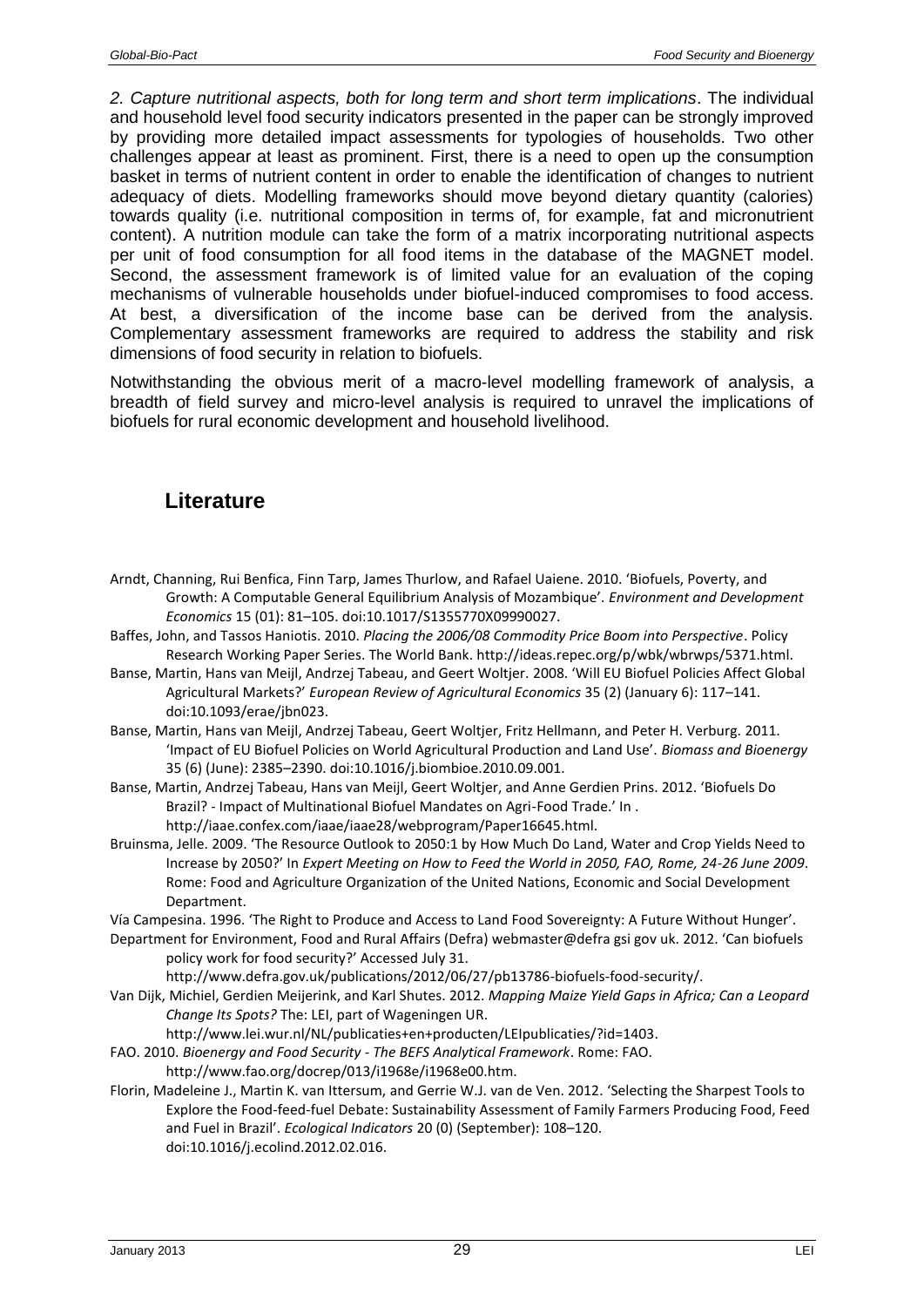Gerber Machado, P., and A. Walter. 2011. *Global-Bio-Pact Case Study: Socio-Economic Impacts of the Sugarcane Chain in Brazil*. Report of the FP7 Global-Bio-Pact Project (FP7-245085). UNICAMP. http://www.globalbiopact.eu/images/stories/case-studies/brazil\_case-study.pdf.

Gilbert, Christopher, and Wyn Morgan. 2010. *Has Food Price Volatility Risen?* Department of Economics Working Paper. Department of Economics, University of Trento, Italia. http://ideas.repec.org/p/trn/utwpde/1002.html.

- Godfray, H. Charles J, John R Beddington, Ian R Crute, Lawrence Haddad, David Lawrence, James F Muir, Jules Pretty, Sherman Robinson, Sandy M Thomas, and Camilla Toulmin. 2010. 'Food Security: The Challenge of Feeding 9 Billion People'. *Science* 327 (5967) (December 2): 812–818. doi:10.1126/science.1185383.
- Helming, John. 2010. *Stabilisation of the Grain Market by the Flexible Use of Grain for Bioethanol*. The: LEI, part of Wageningen UR.

http://www.lei.wur.nl/UK/newsagenda/archive/news/2010/Stabilisation\_of\_the\_grain\_market\_by\_th e flexible use of grain for bioethanol.htm.

- Hertel, Thomas W., and Jayson Beckman. 2011. *Commodity Price Volatility in the Biofuel Era: An Examination of the Linkage Between Energy and Agricultural Markets*. NBER Chapters. National Bureau of Economic Research, Inc. http://ideas.repec.org/h/nbr/nberch/12113.html.
- Lynd, Lee R., and Jeremy Woods. 2011. 'Perspective: A New Hope for Africa'. *Nature* 474 (7352) (June 22): S20– S21. doi:10.1038/474S020a.
- McCalla, Alex F., and Cesar L. Revoredo. 2001. *Prospects for Global Food Security: a Critical Appraisal of Past Projections and Predictions*. 2020 vision discussion paper. International Food Policy Research Institute (IFPRI). http://ideas.repec.org/p/fpr/2020dp/35.html.
- Meijerink, Gerdien, Siemen van Berkum, Karl Shutes, and Gloria Solano. 2011. *Price and Prejudice: Why Are Food Prices so High?* The Hague: LEI, part of Wageningen UR.

http://www.lei.wur.nl/NL/publicaties+en+producten/LEIpublicaties/?id=1228. Van Meijl, H., T. van Rheenen, A. Tabeau, and B. Eickhout. 2006. 'The Impact of Different Policy Environments

on Agricultural Land Use in Europe'. *Agriculture, Ecosystems & Environment* 114 (1) (May): 21–38. doi:10.1016/j.agee.2005.11.006.

- Mitchell, Donald. 2008. 'A Note on Rising Food Prices'. *SSRN eLibrary* (July 1). http://papers.ssrn.com/sol3/papers.cfm?abstract\_id=1233058.
- Narayanan, Badri, Betina Dimaranan, and Robert McDougall. 2012. 'GTAP 8 Data Base Documentation Chapter 2: Guide to the GTAP Data Base'. *Center for Global Trade Analysis*.
	- http://www.gtap.agecon.purdue.edu/resources/res\_display.asp?RecordID=3777.
- Nelson, Gerald C. 2009. *Climate Change: Impact on Agriculture and Costs of Adaptation*. Intl Food Policy Res Inst.
- Nowicki et al. 2009. *'Update of Analysis of Prospects in the Scenar 2020 Study'Preparing for Change*. Brussels: European Commission. http://ec.europa.eu/agriculture/analysis/external/scenar2020ii/report\_en.pdf.
- Pieters, Hannah, Anneleen Vandeplas, Andrea Guariso, Nathalie Francken, Alexander Sarris, Jo Swinnen, Nicolas Gerber, Joachim von Braun, Maximo Torero (2012) Perspectives on relevant concepts related to food and nutrition security. FOODSECURE working paper 2012-1
- Rosegrant, Mark W., Tingju Zhu, Siwa Msangi, and Timothy Sulser. 2008. 'Global Scenarios for Biofuels: Impacts and Implications'. *Applied Economic Perspectives and Policy* 30 (3) (September 21): 495–505. doi:10.1111/j.1467-9353.2008.00424.x.
- Sabarra, R., and J. Hilbert. 2011. *Global-Bio-Pact Case Study: Socio-Economic Impacts of the Soy Chain in Argentina*. Report of the FP7 Global-Bio-Pact Project (FP7-245085). INTA.
- http://www.globalbiopact.eu/images/stories/case-studies/argentina\_case-study.pdf. Schut, Marc, Maja Slingerland, and Anna Locke. 2010. 'Biofuel Developments in Mozambique. Update and Analysis of Policy, Potential and Reality'. *Energy Policy* 38 (9) (September): 5151–5165. doi:10.1016/j.enpol.2010.04.048.
- Solano-Hermosilla, Gloria, Huib Silvis, and Geert Woltjer. 2010. *Links Between Energy and Food Markets: a Preliminary Assessment*. Den Haag: LEI, part of Wageningen UR. http://www.lei.dlo.nl/publicaties/PDF/2010/2010-032.pdf.
- Wicke, Birka, Pita Verweij, Hans van Meijl, Detlef P van Vuuren, and Andre PC Faaij. 2012. 'Indirect Land Use Change: Review of Existing Models and Strategies for Mitigation'. *Biofuels* 3 (1) (January): 87–100. doi:10.4155/bfs.11.154.
- World Bank. 2012. *Global Monitoring Report 2012: Food Prices, Nutrition, and the Millennium Development Goals*. Washington, D.C.: World Bank. http://go.worldbank.org/B8CQ09GOZ0.